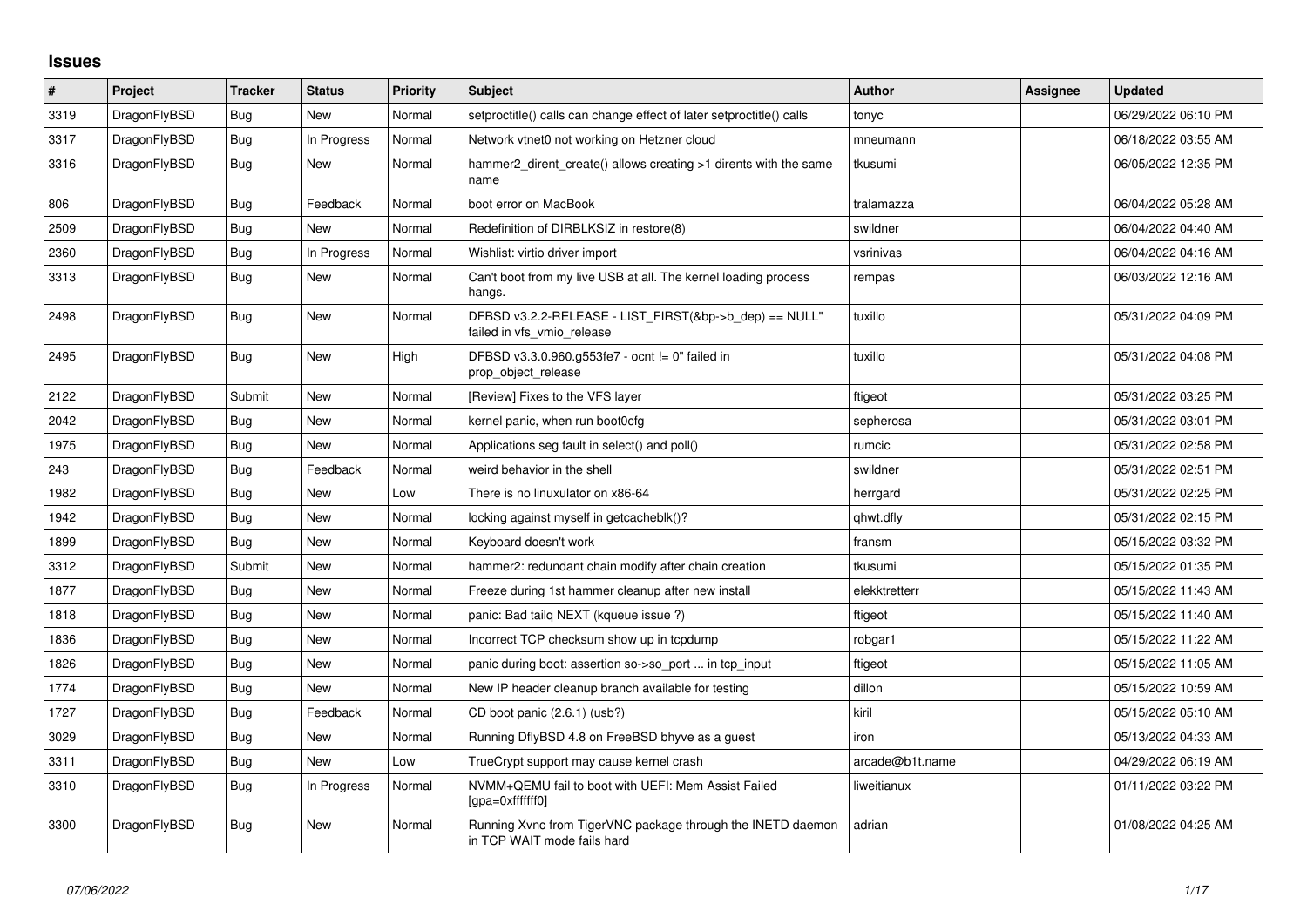| $\pmb{\#}$ | Project      | <b>Tracker</b> | <b>Status</b> | <b>Priority</b> | Subject                                                                                                   | Author           | Assignee | <b>Updated</b>      |
|------------|--------------|----------------|---------------|-----------------|-----------------------------------------------------------------------------------------------------------|------------------|----------|---------------------|
| 3301       | DragonFlyBSD | Bug            | New           | Normal          | Gkrellm from the packages is not showing logged in users in main<br>window, logged in users always $== 0$ | adrian           |          | 01/08/2022 04:24 AM |
| 1947       | DragonFlyBSD | Bug            | <b>New</b>    | Low             | GA-880GM-UD2H (rev. 1.3) AHCI fails to detect disks at the end of<br>the RAID controller                  | eocallaghan      |          | 11/27/2021 08:46 AM |
| 1559       | DragonFlyBSD | <b>Bug</b>     | <b>New</b>    | Normal          | kernel trap                                                                                               | phma             |          | 11/27/2021 08:43 AM |
| 1661       | DragonFlyBSD | Bug            | In Progress   | Normal          | panic on password entry mount smb filesystem                                                              | vsrinivas        |          | 11/27/2021 08:29 AM |
| 1718       | DragonFlyBSD | Bug            | Feedback      | Normal          | IDE disk drive not detected by x86_64 2.6.1 Live CD                                                       | bcox             |          | 11/27/2021 08:25 AM |
| 2459       | DragonFlyBSD | <b>Bug</b>     | Feedback      | Normal          | apic problems with HP Probook 4510s                                                                       | thowe            |          | 11/27/2021 08:22 AM |
| 2644       | DragonFlyBSD | <b>Bug</b>     | Feedback      | Normal          | 3.6.0-REL trap 9 on boot                                                                                  | memmerto         |          | 11/27/2021 08:08 AM |
| 2797       | DragonFlyBSD | <b>Bug</b>     | In Progress   | Low             | vkernels with & without machdep.pmap_mmu_optimize                                                         | yellowrabbit2010 |          | 11/27/2021 08:06 AM |
| 3299       | DragonFlyBSD | <b>Bug</b>     | In Progress   | Normal          | DragonFlyBSD reports utterly wrong uptime (most of the time, right<br>after booting in)                   | adrian           |          | 11/11/2021 01:43 PM |
| 3302       | DragonFlyBSD | <b>Bug</b>     | <b>New</b>    | Normal          | Will not boot on System76 Lemur Pro (lemp10)                                                              | piecuch          |          | 11/03/2021 10:21 AM |
| 3298       | DragonFlyBSD | <b>Bug</b>     | New           | Normal          | Running "w" and having logged in via XDM through VNC, "w" prints<br>an extra error message                | piecuch          |          | 10/25/2021 09:16 AM |
| 1398       | DragonFlyBSD | Submit         | In Progress   | Normal          | hdestroy(3) restricts hash key to point to malloc'ed space                                                | Anonymous        |          | 08/20/2021 04:06 PM |
| 3201       | DragonFlyBSD | Submit         | New           | Normal          | Fixes make search display                                                                                 | htse             |          | 08/20/2021 04:02 PM |
| 3189       | DragonFlyBSD | <b>Bug</b>     | <b>New</b>    | Normal          | Allow DragonFly Mail Agent to accept an alternate config via<br>command line switch                       | iang             |          | 08/16/2021 12:42 AM |
| 3278       | DragonFlyBSD | Bug            | New           | Normal          | Second screen image is distorted                                                                          | arcade@b1t.name  |          | 07/10/2021 03:36 AM |
| 3276       | DragonFlyBSD | Submit         | New           | Normal          | Add option controlling whether gpt expand expands the last partition<br>(needs testing)                   | falsifian        |          | 07/10/2021 03:35 AM |
| 3280       | DragonFlyBSD | Bug            | <b>New</b>    | Normal          | KMS console and i915(4) not working in 6.0                                                                | cmusser          |          | 07/10/2021 03:35 AM |
| 3282       | DragonFlyBSD | <b>Bug</b>     | New           | Normal          | unexpected errno value from fopen()                                                                       | bhaible          |          | 07/10/2021 03:34 AM |
| 3283       | DragonFlyBSD | <b>Bug</b>     | New           | Normal          | mknodat() cannot create FIFOs                                                                             | bhaible          |          | 07/10/2021 03:34 AM |
| 3284       | DragonFlyBSD | <b>Bug</b>     | <b>New</b>    | Normal          | Wrong towlower() result for U+038A                                                                        | bhaible          |          | 07/10/2021 03:34 AM |
| 3281       | DragonFlyBSD | <b>Bug</b>     | New           | Normal          | Crash after leaving unattended for a while                                                                | bhaible          |          | 07/10/2021 03:32 AM |
| 2806       | DragonFlyBSD | Bug            | New           | Normal          | failed to configure a link-local address on ath $0$ (errno = 22)                                          | Chingyuan        |          | 05/25/2021 01:00 AM |
| 3269       | DragonFlyBSD | <b>Bug</b>     | In Progress   | Normal          | Is double-buffer'd buf still required by HAMMER2?                                                         | tkusumi          |          | 05/12/2021 04:09 PM |
| 2917       | DragonFlyBSD | <b>Bug</b>     | New           | Normal          | da8: reading primary partition table: error accessing offset<br>000000000000 for 512                      | liweitianux      |          | 05/11/2021 08:43 PM |
| 3113       | DragonFlyBSD | <b>Bug</b>     | In Progress   | Urgent          | Booting vKernel fails due being out of swap space                                                         | tcullen          |          | 05/11/2021 04:14 AM |
| 3101       | DragonFlyBSD | Bug            | New           | Low             | PFI CGI install not working in dragonflybsd 5.0.1 USB install                                             | bnegre82         |          | 05/11/2021 04:14 AM |
| 2414       | DragonFlyBSD | Bug            | In Progress   | Normal          | Lenovo S10 acpi freeze (not new)                                                                          | davshao          |          | 05/11/2021 04:13 AM |
| 2921       | DragonFlyBSD | Submit         | New           | Normal          | Allow moused to accept userland mouse events                                                              | tautolog         |          | 05/11/2021 04:08 AM |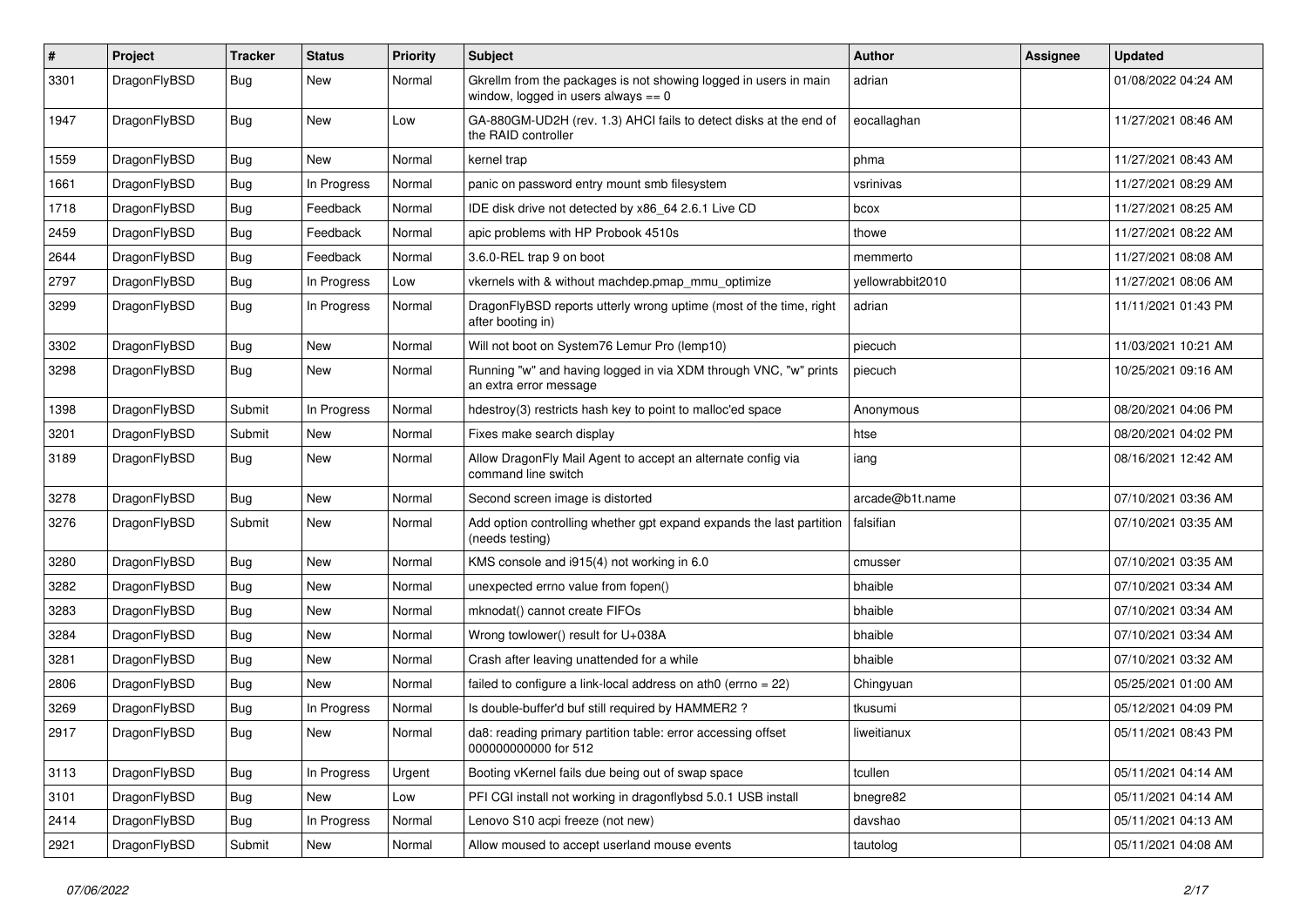| $\vert$ # | <b>Project</b> | <b>Tracker</b> | <b>Status</b> | <b>Priority</b> | <b>Subject</b>                                                                                                                                           | <b>Author</b>  | Assignee | <b>Updated</b>      |
|-----------|----------------|----------------|---------------|-----------------|----------------------------------------------------------------------------------------------------------------------------------------------------------|----------------|----------|---------------------|
| 1192      | DragonFlyBSD   | Submit         | <b>New</b>    | Normal          | KKASSERTs in sys/kern/uipc_{msg,socket}.c are too strict                                                                                                 | rumcic         |          | 05/11/2021 04:07 AM |
| 2852      | DragonFlyBSD   | <b>Bug</b>     | <b>New</b>    | Normal          | Hammer File System - hangs on undo during system boot / mount -<br>will not recover on DragonFlyBSD newer than 3.6.0                                     | abale          |          | 05/11/2021 04:07 AM |
| 2675      | DragonFlyBSD   | Bug            | <b>New</b>    | Low             | Ultimate N WiFi Link 5300 get iwn_intr: fatal firmware error on 5GHz                                                                                     | revuwa         |          | 05/11/2021 04:07 AM |
| 2638      | DragonFlyBSD   | Bug            | Feedback      | High            | Fix machdep.pmap mmu optimize                                                                                                                            | tuxillo        |          | 05/11/2021 04:07 AM |
| 2636      | DragonFlyBSD   | <b>Bug</b>     | Feedback      | Low             | Add -x flag to iostat (a la solaris)                                                                                                                     | tuxillo        |          | 05/11/2021 04:07 AM |
| 2631      | DragonFlyBSD   | Bug            | In Progress   | Low             | Verify library versioning current with full package build and switch it<br>on (after publishing packages)                                                | tuxillo        |          | 05/11/2021 04:06 AM |
| 2013      | DragonFlyBSD   | <b>Bug</b>     | In Progress   | Normal          | oversized DMA request loop                                                                                                                               | josepht        |          | 05/11/2021 04:06 AM |
| 1749      | DragonFlyBSD   | <b>Bug</b>     | In Progress   | Normal          | HAMMER fsstress panic in hammer flush inode core<br>'ip->flush_state != HAMMER_FST_FLUSH'                                                                | vsrinivas      |          | 05/11/2021 04:06 AM |
| 1745      | DragonFlyBSD   | Bug            | Feedback      | Normal          | kmalloc panic                                                                                                                                            | josepht        |          | 05/11/2021 04:05 AM |
| 1744      | DragonFlyBSD   | Bug            | In Progress   | Normal          | HAMMER fsstress panic in hammer setup child callback                                                                                                     | vsrinivas      |          | 05/11/2021 04:05 AM |
| 1717      | DragonFlyBSD   | Bug            | Feedback      | Normal          | HAMMER panic in hammer cursor down()                                                                                                                     | josepht1       |          | 05/11/2021 04:05 AM |
| 1618      | DragonFlyBSD   | Bug            | Feedback      | Normal          | collision for 'struct pmap' when using RPC and <sys user.h=""></sys>                                                                                     | carenas        |          | 05/11/2021 04:05 AM |
| 1613      | DragonFlyBSD   | Bug            | Feedback      | Normal          | USB Keyboard not working on master                                                                                                                       | elekktretterr  |          | 05/11/2021 04:05 AM |
| 1591      | DragonFlyBSD   | Bug            | Feedback      | Normal          | Lenovo X301 hangs with AHCI Driver CMD TIMEOUT<br>STS=d0 <bsy></bsy>                                                                                     | eocallaghan    |          | 05/11/2021 04:05 AM |
| 1577      | DragonFlyBSD   | <b>Bug</b>     | Feedback      | Normal          | panic: assertion: leaf->base.obj_id == ip->obj_id in<br>hammer_ip_delete_range                                                                           | qhwt+dfly      |          | 05/11/2021 04:01 AM |
| 1486      | DragonFlyBSD   | <b>Bug</b>     | Feedback      | Normal          | Interrupt storm related to SATA DVD device                                                                                                               | hasso          |          | 05/11/2021 04:01 AM |
| 1481      | DragonFlyBSD   | <b>Bug</b>     | Feedback      | Normal          | panic: assertion: kva_p(buf) in soopt_from_kbuf (after ipfw pipe<br>show, 2.2.1-R)                                                                       | combiner       |          | 05/11/2021 04:01 AM |
| 1454      | DragonFlyBSD   | Bug            | Feedback      | Normal          | Unable to boot from external USB DVD drive                                                                                                               | elekktretterr  |          | 05/11/2021 04:01 AM |
| 1448      | DragonFlyBSD   | Bug            | Feedback      | Normal          | panic: assertion: tp->tt_msg->tt_cpuid == mycpuid in<br>tcp_callout_active tcp_output tcp_usr_send netmsg_pru_send<br>netmsg service tcpmsg service loop | dillon         |          | 05/11/2021 04:00 AM |
| 1429      | DragonFlyBSD   | <b>Bug</b>     | Feedback      | Normal          | vkernel bug - "mfree: m->m nextpkt != NULL"                                                                                                              | dillon         |          | 05/11/2021 04:00 AM |
| 1387      | DragonFlyBSD   | <b>Bug</b>     | Feedback      | Normal          | zero-size malloc and ps: kvm_getprocs: Bad address                                                                                                       | qhwt+dfly      |          | 05/11/2021 04:00 AM |
| 1336      | DragonFlyBSD   | Bug            | In Progress   | Normal          | Still looking for reports of missed directory entries w/ HAMMER                                                                                          | dillon         |          | 05/11/2021 04:00 AM |
| 1332      | DragonFlyBSD   | <b>Bug</b>     | Feedback      | Normal          | DFBSD 2.2 - Booting usbcdrom/usbsticks on thinkpad hangs on<br>"BTX Halted"                                                                              | tuxillo        |          | 05/11/2021 04:00 AM |
| 1313      | DragonFlyBSD   | <b>Bug</b>     | <b>New</b>    | Low             | Signal code in kernel needs major overhaul (signal queues,<br>si code, si addr)                                                                          | hasso          |          | 05/11/2021 04:00 AM |
| 1282      | DragonFlyBSD   | Bug            | Feedback      | Normal          | panic (trap 12) when booting SMP kernel on Atom 330 (dual core)                                                                                          | tomaz.borstnar |          | 05/11/2021 04:00 AM |
| 1218      | DragonFlyBSD   | Bug            | In Progress   | Normal          | panic: assertion: $error == 0$ in hammer start transaction                                                                                               | rumcic         |          | 05/11/2021 04:00 AM |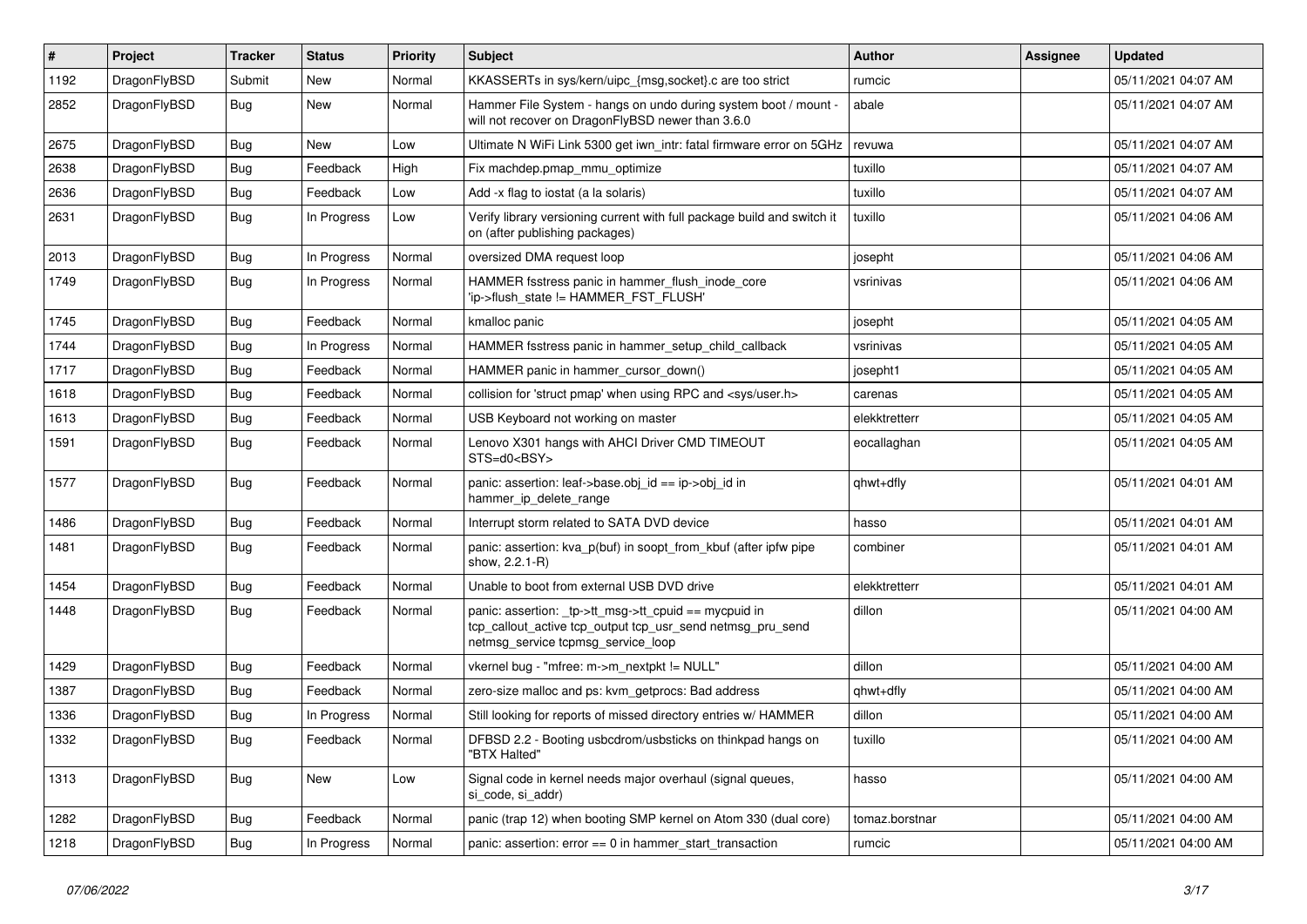| $\sharp$ | Project      | <b>Tracker</b> | <b>Status</b> | <b>Priority</b> | Subject                                                                                 | Author             | Assignee | <b>Updated</b>      |
|----------|--------------|----------------|---------------|-----------------|-----------------------------------------------------------------------------------------|--------------------|----------|---------------------|
| 1181     | DragonFlyBSD | Bug            | In Progress   | Normal          | ACX111 panic                                                                            | elekktretterr      |          | 05/11/2021 04:00 AM |
| 1148     | DragonFlyBSD | <b>Bug</b>     | In Progress   | Low             | BCM4311 wireless network adapter detected but not functional                            | archimedes.gaviola |          | 05/11/2021 04:00 AM |
| 1101     | DragonFlyBSD | <b>Bug</b>     | Feedback      | Normal          | ohci related panic                                                                      | polachok           |          | 05/11/2021 04:00 AM |
| 2808     | DragonFlyBSD | <b>Bug</b>     | New           | Normal          | X freeze by switching between X and VT - results in black screen                        | lukesky333         |          | 05/11/2021 03:55 AM |
| 2736     | DragonFlyBSD | <b>Bug</b>     | <b>New</b>    | High            | kernel panics on acpi timer probe function                                              | cnb                |          | 05/11/2021 03:55 AM |
| 2735     | DragonFlyBSD | <b>Bug</b>     | <b>New</b>    | Urgent          | iwn panics SYSSASSERT                                                                   | cnb                |          | 05/11/2021 03:55 AM |
| 2067     | DragonFlyBSD | <b>Bug</b>     | <b>New</b>    | Normal          | sound/pcm: "play interrupt timeout, channel dead"                                       | matthiasr          |          | 05/11/2021 03:55 AM |
| 604      | DragonFlyBSD | <b>Bug</b>     | In Progress   | Normal          | 1.8.1-RELEASE - clock runs fast on mainboard ASUS P5A-B                                 | yeti               |          | 05/11/2021 03:55 AM |
| 2708     | DragonFlyBSD | <b>Bug</b>     | New           | Normal          | unable to send TCP nor UDP on age(4) interface                                          | dermiste           |          | 05/11/2021 03:54 AM |
| 2647     | DragonFlyBSD | <b>Bug</b>     | New           | Normal          | HAMMER panic on 3.6.0                                                                   | tuxillo            |          | 05/11/2021 03:54 AM |
| 2641     | DragonFlyBSD | <b>Bug</b>     | New           | Normal          | Panic when loading natapci as module                                                    | tuxillo            |          | 05/11/2021 03:54 AM |
| 2630     | DragonFlyBSD | <b>Bug</b>     | <b>New</b>    | Normal          | Bring in latest iconv fixes from FreeBSD10 as well as csmapper<br>updates               | tuxillo            |          | 05/11/2021 03:54 AM |
| 2544     | DragonFlyBSD | <b>Bug</b>     | New           | Normal          | live DVD system boot (menu option 1) caused db> prompt on<br>PE1950                     | estrabd            |          | 05/11/2021 03:54 AM |
| 1594     | DragonFlyBSD | <b>Bug</b>     | New           | Normal          | Kernel panic during boot from Live CD on Dell E6400                                     | bodie              |          | 05/11/2021 03:54 AM |
| 1368     | DragonFlyBSD | <b>Bug</b>     | In Progress   | Normal          | suspend signal race?                                                                    | qhwt+dfly          |          | 05/11/2021 03:51 AM |
| 884      | DragonFlyBSD | <b>Bug</b>     | In Progress   | High            | Performance/memory problems under filesystem IO load                                    | hasso              |          | 05/11/2021 03:50 AM |
| 3266     | DragonFlyBSD | <b>Bug</b>     | New           | High            | Filesystems broken due to "KKASSERT(count &<br>TOK_COUNTMASK);"                         | tkusumi            |          | 03/15/2021 01:21 PM |
| 3228     | DragonFlyBSD | <b>Bug</b>     | <b>New</b>    | Low             | pfi kif unref: state refcount $\leq$ 0 in dmesg                                         | justin             |          | 03/05/2021 06:39 AM |
| 3041     | DragonFlyBSD | Submit         | New           | Normal          | firmware: Remove embedding of multiple images in one module.                            | Anonymous          |          | 12/25/2020 02:15 AM |
| 3252     | DragonFlyBSD | <b>Bug</b>     | <b>New</b>    | Normal          | tcsetattr/tcgetattr set errno incorrectly on non-TTY                                    | tonyc              |          | 10/26/2020 09:34 PM |
| 3249     | DragonFlyBSD | <b>Bug</b>     | New           | Normal          | HAMMER2 fsync(2) not working properly                                                   | tkusumi            |          | 09/21/2020 07:07 AM |
| 3247     | DragonFlyBSD | <b>Bug</b>     | New           | Normal          | Kernel panic doing nothing much                                                         | phma               |          | 09/12/2020 11:40 PM |
| 3243     | DragonFlyBSD | Bug            | <b>New</b>    | Normal          | SMART status not reported properly for SSD disks                                        | daftaupe           |          | 09/09/2020 11:03 PM |
| 3246     | DragonFlyBSD | <b>Bug</b>     | New           | Normal          | HAMMER2 unable to handle ENOSPC properly                                                | tkusumi            |          | 09/04/2020 11:11 AM |
| 2587     | DragonFlyBSD | <b>Bug</b>     | New           | Normal          | SATA DVD writer not detected by DragonFly                                               | srussell           |          | 09/04/2020 08:55 AM |
| 3245     | DragonFlyBSD | Bug            | <b>New</b>    | Normal          | panic: free: quard1x fail, i915 load from loader.conf                                   | polachok           |          | 08/21/2020 10:36 AM |
| 3107     | DragonFlyBSD | <b>Bug</b>     | <b>New</b>    | Low             | ACPI interrupt storm when loading i915 on Lenovo T460                                   | oyvinht            |          | 07/15/2020 07:01 AM |
| 3170     | DragonFlyBSD | Bug            | <b>New</b>    | Normal          | repeatable nfsd crash                                                                   | tse                |          | 06/11/2020 05:52 AM |
| 3208     | DragonFlyBSD | <b>Bug</b>     | New           | Normal          | Crash related to nfsd                                                                   | tse                |          | 06/11/2020 05:52 AM |
| 3240     | DragonFlyBSD | <b>Bug</b>     | New           | High            | compile error because of openssl with /usr/dports/security/rhash for<br>mysql 8 install | UlasSAYGIN         |          | 06/04/2020 08:05 AM |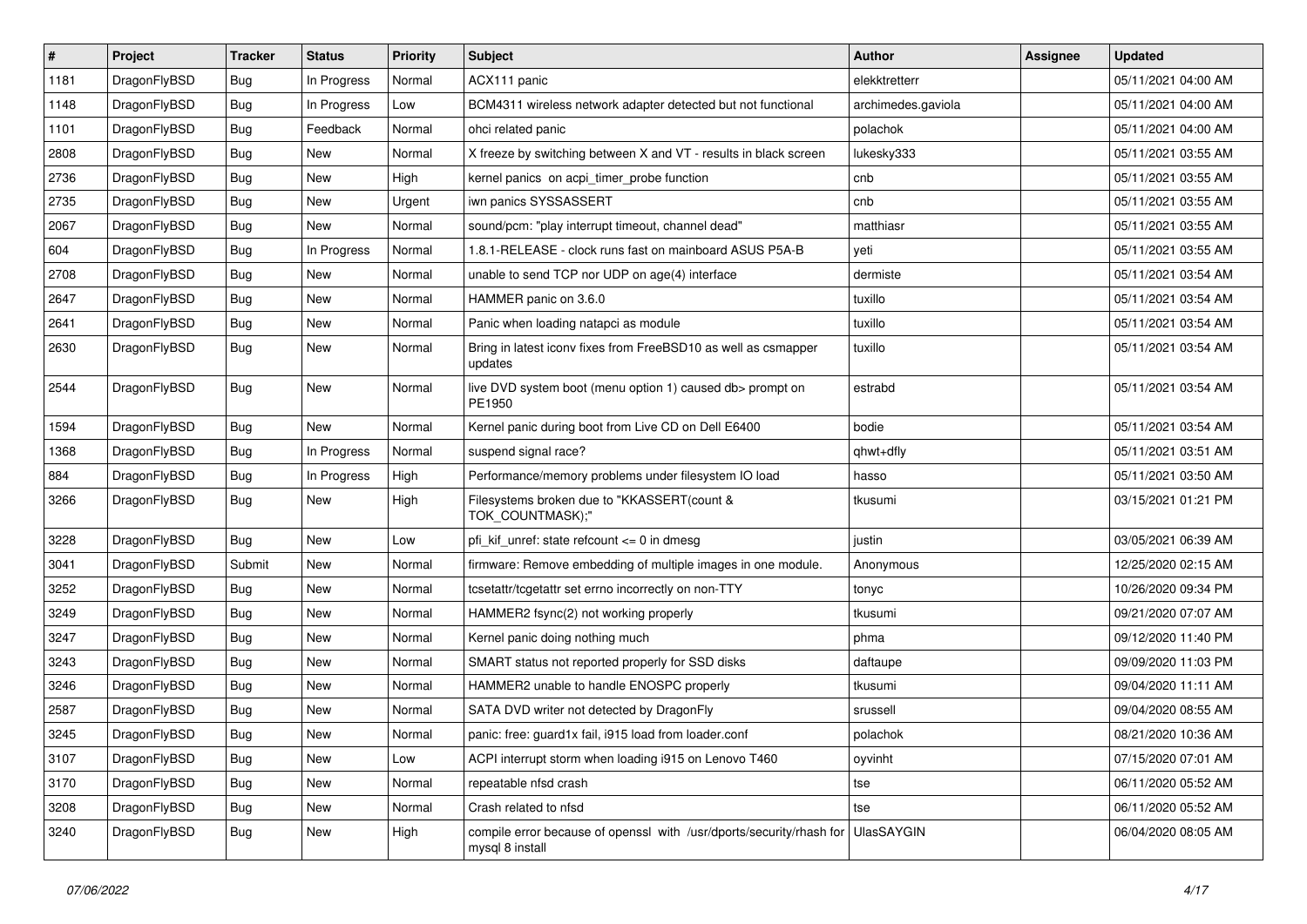| $\vert$ # | <b>Project</b> | <b>Tracker</b> | <b>Status</b> | <b>Priority</b> | <b>Subject</b>                                                                                                                                              | Author            | Assignee | <b>Updated</b>      |
|-----------|----------------|----------------|---------------|-----------------|-------------------------------------------------------------------------------------------------------------------------------------------------------------|-------------------|----------|---------------------|
| 3239      | DragonFlyBSD   | Bug            | <b>New</b>    | Normal          | unable to SIGKILL glitched emacs                                                                                                                            | piecuch           |          | 05/26/2020 03:30 AM |
| 3238      | DragonFlyBSD   | <b>Bug</b>     | New           | Normal          | race conditions when printing from vkernel console                                                                                                          | piecuch           |          | 05/19/2020 02:50 PM |
| 3235      | DragonFlyBSD   | <b>Bug</b>     | <b>New</b>    | Normal          | Kernel panic in devfs_vnops.c                                                                                                                               | mneumann          |          | 04/28/2020 07:00 AM |
| 3197      | DragonFlyBSD   | Bug            | New           | Normal          | DragonFly upgrades                                                                                                                                          | tse               |          | 04/18/2020 04:18 PM |
| 3226      | DragonFlyBSD   | Bug            | <b>New</b>    | Normal          | Xorg freezes in vm: thread stuck in "objtrm1"                                                                                                               | peeter            |          | 04/08/2020 02:10 AM |
| 3231      | DragonFlyBSD   | <b>Bug</b>     | <b>New</b>    | Normal          | wifi drops on 5.8                                                                                                                                           | tse               |          | 04/06/2020 05:08 AM |
| 3219      | DragonFlyBSD   | Bug            | <b>New</b>    | Normal          | x11/xorg port can not be build                                                                                                                              | <b>UlasSAYGIN</b> |          | 03/31/2020 08:57 AM |
| 3227      | DragonFlyBSD   | Submit         | New           | Normal          | Add HAMMER2 instructions in the installation medium README                                                                                                  | daftaupe          |          | 03/26/2020 03:34 PM |
| 3225      | DragonFlyBSD   | Bug            | <b>New</b>    | Normal          | nfsd freeze when using gemu                                                                                                                                 | tse               |          | 03/17/2020 11:52 AM |
| 3224      | DragonFlyBSD   | <b>Bug</b>     | <b>New</b>    | Normal          | Kernel panic when trying to ping6                                                                                                                           | zhtw              |          | 03/08/2020 08:55 AM |
| 3222      | DragonFlyBSD   | <b>Bug</b>     | <b>New</b>    | Normal          | gcc - undefined reference to '__atomic_load' (missing libatomic?)                                                                                           | mneumann          |          | 02/08/2020 02:45 AM |
| 3218      | DragonFlyBSD   | Bug            | <b>New</b>    | Normal          | Kernel panics are not sent to comconsole when booted over EFI                                                                                               | mqudsi            |          | 12/02/2019 08:52 PM |
| 3217      | DragonFlyBSD   | Bug            | <b>New</b>    | Normal          | rescue tools: make install fails if rescue folder doesn't exist                                                                                             | t dfbsd           |          | 11/27/2019 08:16 PM |
| 3215      | DragonFlyBSD   | <b>Bug</b>     | <b>New</b>    | Normal          | Hang in tcdrain(3) after write(3)                                                                                                                           | noloader          |          | 11/25/2019 03:08 PM |
| 3209      | DragonFlyBSD   | Bug            | <b>New</b>    | Normal          | svc has some minor bugs                                                                                                                                     | arcade@b1t.name   |          | 10/24/2019 09:08 AM |
| 3206      | DragonFlyBSD   | Submit         | New           | Normal          | update psm/kbd to FreeBSD 12.0 code                                                                                                                         | htse              |          | 10/05/2019 03:49 PM |
| 3199      | DragonFlyBSD   | <b>Bug</b>     | <b>New</b>    | Normal          | PFS label not found panic                                                                                                                                   | tse               |          | 08/21/2019 03:51 AM |
| 3196      | DragonFlyBSD   | <b>Bug</b>     | <b>New</b>    | Normal          | test issue after redmine upgrade (2)                                                                                                                        | tuxillo           |          | 07/05/2019 04:33 AM |
| 3194      | DragonFlyBSD   | Bug            | <b>New</b>    | High            | Hammer kernel crash on mirror-stream of PFS after upgrade<br>(assertion "cursor->flags &<br>HAMMER_CURSOR_ITERATE_CHECK" failed in<br>hammer btree iterate) | Anonymous         |          | 06/29/2019 01:32 PM |
| 3047      | DragonFlyBSD   | Bug            | <b>New</b>    | Normal          | HAMMER critical write error                                                                                                                                 | samuel            |          | 06/19/2019 09:50 AM |
| 3124      | DragonFlyBSD   | Bug            | <b>New</b>    | High            | DragonFlyBSD 5.0.2 with Hammer2 with UEFI install doesn't boot                                                                                              | wiesl             |          | 06/18/2019 05:07 AM |
| 1850      | DragonFlyBSD   | <b>Bug</b>     | New           | Normal          | volume-add on hammer root fs panic                                                                                                                          | Johannes.Hofmann  |          | 04/18/2019 04:27 AM |
| 3184      | DragonFlyBSD   | Bug            | <b>New</b>    | Normal          | tsleep(9) return value when PCATCH specified                                                                                                                | tkusumi           |          | 04/03/2019 06:49 AM |
| 3152      | DragonFlyBSD   | Bug            | Feedback      | Normal          | Console's size in ttyv0 and single user mode is sticking to 80x25,<br>while ttyv1 can make use of the whole screen                                          | overtime          |          | 02/24/2019 01:08 AM |
| 3165      | DragonFlyBSD   | <b>Bug</b>     | <b>New</b>    | Normal          | Looping at boot time                                                                                                                                        | gop               |          | 12/28/2018 01:04 PM |
| 1580      | DragonFlyBSD   | Bug            | Feedback      | Normal          | Panic (Fatal trap 12: page fault while in kernel mode) while playing<br>with pf and netif names                                                             | rumcic            |          | 12/21/2018 01:21 AM |
| 3141      | DragonFlyBSD   | <b>Bug</b>     | <b>New</b>    | Normal          | dhclient blocks boot process                                                                                                                                | rowo              |          | 12/16/2018 11:01 AM |
| 2250      | DragonFlyBSD   | Bug            | <b>New</b>    | Normal          | Kernel panic                                                                                                                                                | adamk             |          | 11/23/2018 01:10 AM |
| 3157      | DragonFlyBSD   | Bug            | <b>New</b>    | Normal          | TP-Link UE300 not working in 5.2-RELEASE                                                                                                                    | tuxillo           |          | 11/15/2018 02:08 PM |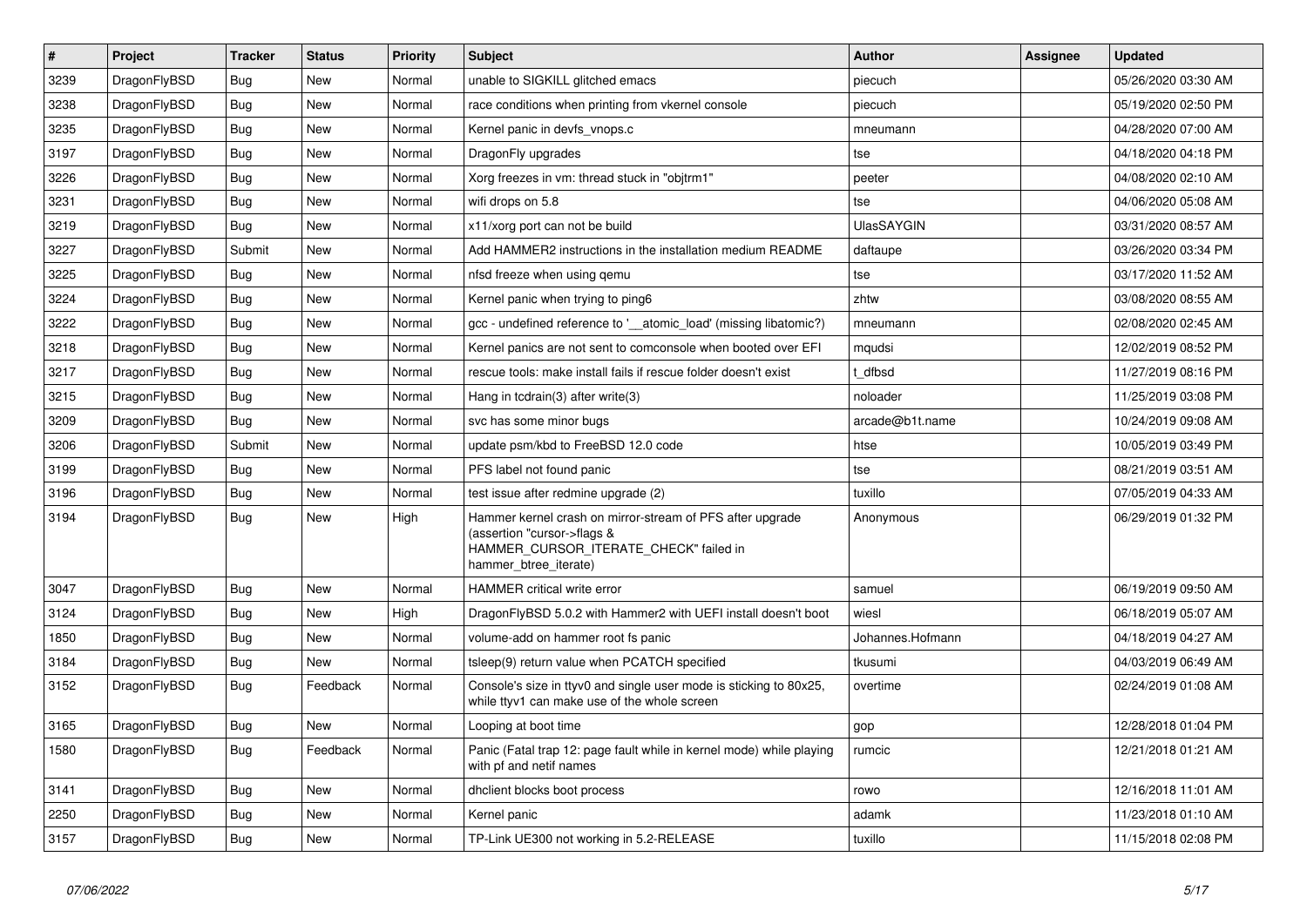| $\pmb{\#}$ | Project      | <b>Tracker</b> | <b>Status</b> | <b>Priority</b> | Subject                                                                                                 | <b>Author</b>          | Assignee | <b>Updated</b>      |
|------------|--------------|----------------|---------------|-----------------|---------------------------------------------------------------------------------------------------------|------------------------|----------|---------------------|
| 2287       | DragonFlyBSD | Bug            | New           | Normal          | HAMMER(ROOT) Illegal UNDO TAIL signature at<br>300000001967c000                                         | y0n3t4n1               |          | 11/07/2018 01:22 AM |
| 2898       | DragonFlyBSD | Bug            | <b>New</b>    | Normal          | <b>HAMMER</b> panic                                                                                     | pavalos                |          | 11/03/2018 07:05 AM |
| 3147       | DragonFlyBSD | Submit         | New           | Normal          | Enable headless installation                                                                            | ddegroot               |          | 10/09/2018 01:25 PM |
| 3120       | DragonFlyBSD | Bug            | <b>New</b>    | Normal          | Intel AC 8260 firmware does not load                                                                    | Vintodrimmer           |          | 08/28/2018 03:30 AM |
| 3143       | DragonFlyBSD | Bug            | <b>New</b>    | Normal          | assertion "0" failed in hammer2_inode_xop_chain_sync                                                    | cbin                   |          | 07/18/2018 12:50 PM |
| 3142       | DragonFlyBSD | Submit         | New           | Normal          | lib/libdmsg: Unbreak using new API EVP CIPHER CTX new()                                                 | tkusumi                |          | 07/08/2018 04:18 AM |
| 3139       | DragonFlyBSD | Bug            | New           | Normal          | USB Mouse Does Not Work in DragonflyBSD guest on VirtualBox                                             | chiguy1256             |          | 06/24/2018 10:14 PM |
| 3135       | DragonFlyBSD | Submit         | New           | Normal          | Add EVFILT RECV and EVFILT SEND                                                                         | tautolog               |          | 05/25/2018 09:59 PM |
| 3134       | DragonFlyBSD | <b>Bug</b>     | <b>New</b>    | Normal          | RFC 3021 (/31 networks) appear to be unsupported                                                        | jailbird               |          | 05/16/2018 11:03 PM |
| 3132       | DragonFlyBSD | Bug            | New           | Low             | unifdef mined                                                                                           | bcallah                |          | 04/26/2018 08:34 PM |
| 3129       | DragonFlyBSD | Bug            | <b>New</b>    | High            | Kernel panic with 5.2.0 on A2SDi-4C-HLN4F                                                               | stateless              |          | 04/24/2018 12:50 AM |
| 1521       | DragonFlyBSD | Bug            | Feedback      | Normal          | amd64 2.4 livecd won't mount root at boot                                                               | bolapara               |          | 01/28/2018 03:45 AM |
| 3117       | DragonFlyBSD | Bug            | <b>New</b>    | Normal          | Problem with colours if "intel" video-driver used                                                       | dpostolov              |          | 01/07/2018 11:35 PM |
| 3116       | DragonFlyBSD | Bug            | <b>New</b>    | Normal          | da0 detects on very big volume if to _remove_ usb install stick and<br>reboot on Intel NUC5PPYH         | dpostolov              |          | 01/07/2018 09:40 PM |
| 3111       | DragonFlyBSD | Bug            | In Progress   | High            | Mouse lags every second heavily under X11                                                               | mneumann               |          | 12/12/2017 09:46 PM |
| 3110       | DragonFlyBSD | Bug            | <b>New</b>    | Normal          | crash with ipfw3 under load                                                                             | bnegre82               |          | 12/09/2017 06:22 AM |
| 3076       | DragonFlyBSD | Bug            | <b>New</b>    | Normal          | sys/dev/netif/ig_hal/e1000_ich8lan.c:1594: sanity checking mixup?                                       | dcb                    |          | 10/11/2017 01:58 AM |
| 3025       | DragonFlyBSD | Bug            | New           | Normal          | sys/dev/powermng/powernow/powernow.c:284: bad comparison?                                               | dcb                    |          | 09/23/2017 07:45 AM |
| 3052       | DragonFlyBSD | Bug            | New           | Normal          | panic DragonFly v4.8.1-RELEASE by mounting a malformed NTFS<br>image [64.000]                           | open.source@ribose.com |          | 08/14/2017 03:22 AM |
| 3051       | DragonFlyBSD | Bug            | <b>New</b>    | Normal          | panic DragonFly v4.8.1-RELEASE by mounting a malformed NTFS<br>image [12.000]                           | open.source@ribose.com |          | 08/14/2017 03:20 AM |
| 3049       | DragonFlyBSD | Bug            | <b>New</b>    | Normal          | panic DragonFly v4.8.1-RELEASE by mounting a malformed<br>msdosfs image [12.128]                        | open.source@ribose.com |          | 08/14/2017 02:53 AM |
| 3011       | DragonFlyBSD | Bug            | In Progress   | Normal          | dragonfly/sys/dev/netif/re/re.c: suspicious code?                                                       | dcb                    |          | 07/29/2017 01:26 AM |
| 3036       | DragonFlyBSD | Bug            | New           | Normal          | panic in icmp_redirect_start() ASSERT_IN_NETISR(0)                                                      | tautolog               |          | 05/11/2017 07:27 PM |
| 3035       | DragonFlyBSD | Bug            | New           | Normal          | panic: assertion "cpu >= 0 && cpu < ncpus" failed in netisr_cpuport<br>at /usr/src/sys/net/netisr2.h:87 | masu                   |          | 05/11/2017 01:24 AM |
| 3021       | DragonFlyBSD | Bug            | In Progress   | Normal          | sys/dev/drm/i915/i915_gem_stolen.c:115]: (error) Signed integer<br>overflow for expression '65535<<20'  | dcb                    |          | 04/11/2017 12:46 PM |
| 3024       | DragonFlyBSD | Bug            | <b>New</b>    | Low             | sys/dev/netif/wi/if_wi.c:1090]: (style) Redundant condition                                             | dcb                    |          | 04/11/2017 11:56 AM |
| 3022       | DragonFlyBSD | Bug            | New           | Normal          | sys/dev/netif/ath/ath/if ath.c:2142: strange bitmask?                                                   | dcb                    |          | 04/11/2017 11:49 AM |
| 3018       | DragonFlyBSD | <b>Bug</b>     | New           | Normal          | sys/bus/u4b/wlan/if_run.c:5464]: (style) Redundant condition                                            | dcb                    |          | 04/11/2017 11:26 AM |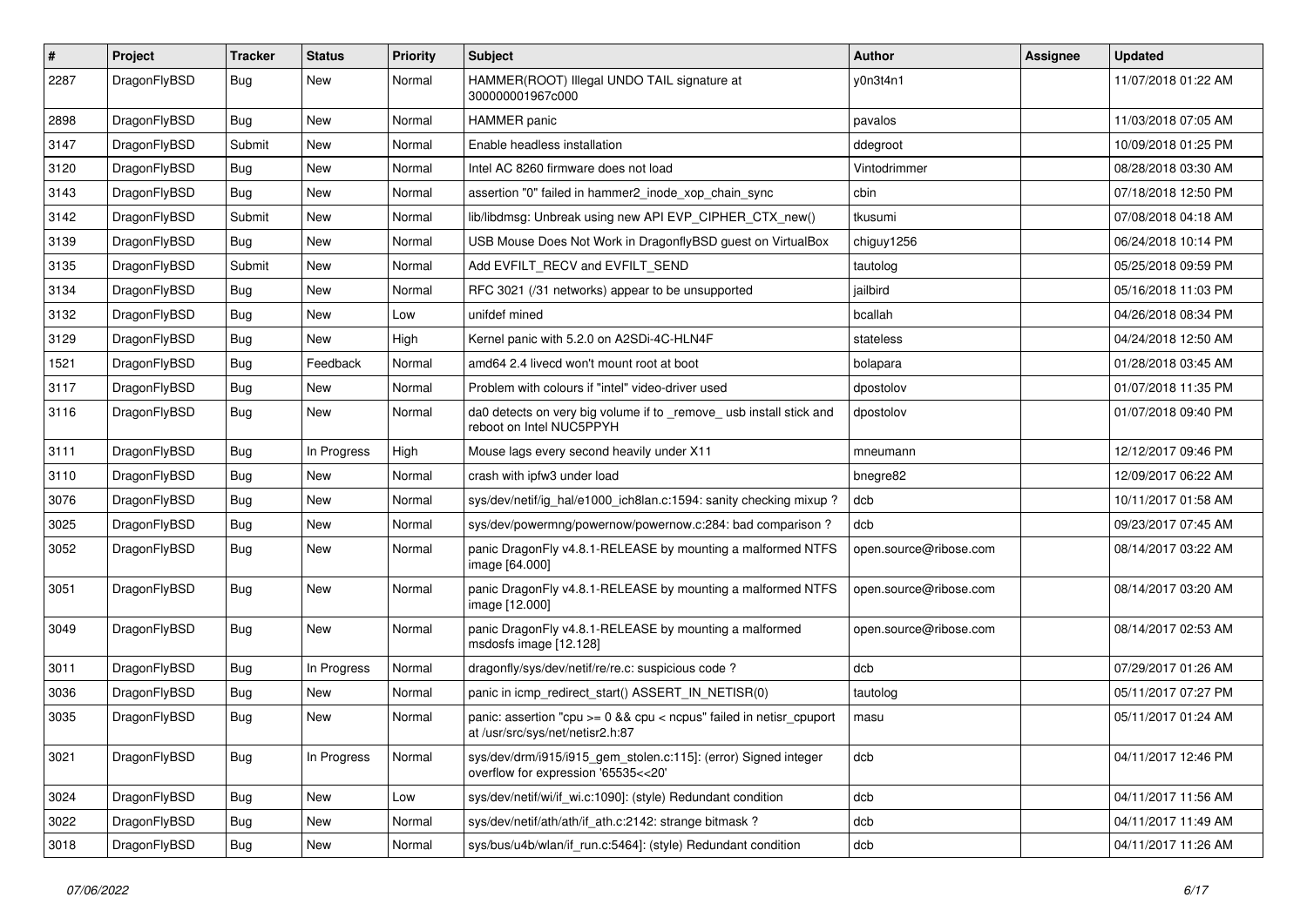| $\#$ | Project      | <b>Tracker</b> | <b>Status</b> | <b>Priority</b> | Subject                                                                                                       | Author          | Assignee | <b>Updated</b>      |
|------|--------------|----------------|---------------|-----------------|---------------------------------------------------------------------------------------------------------------|-----------------|----------|---------------------|
| 3006 | DragonFlyBSD | Bug            | New           | Normal          | boot0cfg: panic in kern_udev.c in function _udev_dict_set_cstr when<br>installing in VirtualBox               | MichiGreat      |          | 04/01/2017 02:22 PM |
| 2994 | DragonFlyBSD | Bug            | New           | Normal          | Intermittent boot hangs after git: hammer - HAMMER Version 7                                                  | davshao         |          | 03/30/2017 02:06 PM |
| 2972 | DragonFlyBSD | Bug            | <b>New</b>    | Normal          | ipfw3 "deny to me" does not work correctly                                                                    | mneumann        |          | 12/27/2016 12:11 PM |
| 2970 | DragonFlyBSD | Bug            | New           | Normal          | kernel 4.7: "Is -l" causes panic on UDF filesystem: "bgetvp -<br>overlapping buffer"                          | peeter          |          | 12/21/2016 02:46 AM |
| 1307 | DragonFlyBSD | Bug            | In Progress   | Normal          | hammer tid -2 shows unexpected result                                                                         | corecode        |          | 10/18/2016 05:29 PM |
| 2526 | DragonFlyBSD | Bug            | New           | Normal          | hammer cleanup doesn't run on first day of DST                                                                | pavalos         |          | 10/18/2016 05:28 PM |
| 2958 | DragonFlyBSD | Bug            | Feedback      | Normal          | Hammer FS dies during pruning after massive write load                                                        | neilb           |          | 10/11/2016 04:20 AM |
| 2957 | DragonFlyBSD | Bug            | Feedback      | Normal          | swapoff -a followed by swapon -a doesn't give your swap back                                                  | neilb           |          | 10/09/2016 04:17 AM |
| 2915 | DragonFlyBSD | Bug            | New           | High            | Hammer mirror-copy problem                                                                                    | t dfbsd         |          | 08/25/2016 05:28 AM |
| 2936 | DragonFlyBSD | Bug            | New           | Normal          | loader.efi crashes while loading kernel                                                                       | spaceille       |          | 08/20/2016 06:17 AM |
| 2933 | DragonFlyBSD | Submit         | New           | Normal          | Remove unix domain socket support from cat(1)                                                                 | sevan           |          | 08/01/2016 08:10 PM |
| 2931 | DragonFlyBSD | Bug            | New           | Low             | 'gdb' of 'vkernel' unable to print backtrace                                                                  | tofergus        |          | 07/26/2016 01:51 PM |
| 2930 | DragonFlyBSD | Bug            | New           | High            | 'objcache' causes panic during 'nfs_readdir'                                                                  | tofergus        |          | 07/26/2016 01:09 PM |
| 2924 | DragonFlyBSD | <b>Bug</b>     | New           | Normal          | cat -v fails to tag characters in extended table with M- prefix with<br>some locales                          | sevan           |          | 07/11/2016 07:18 AM |
| 2878 | DragonFlyBSD | Bug            | New           | Low             | [fix] CCVER problem when using clang and cpu extensions<br>(intrinsics)                                       | arcade@b1t.name |          | 06/24/2016 04:25 AM |
| 2891 | DragonFlyBSD | <b>Bug</b>     | New           | Normal          | Kernel panic in IEEE802.11 related code                                                                       | shamaz          |          | 05/29/2016 05:49 PM |
| 2890 | DragonFlyBSD | <b>Bug</b>     | New           | Normal          | not able to boot usb installer on Toshiba Chromebook 2                                                        | johnnywhishbone |          | 02/22/2016 03:42 AM |
| 2892 | DragonFlyBSD | <b>Bug</b>     | <b>New</b>    | Normal          | swap pager:indefinite wait bufferf error                                                                      | lhmwzy          |          | 02/21/2016 10:32 PM |
| 2887 | DragonFlyBSD | <b>Bug</b>     | New           | Low             | Missing extattr_namespace_to_string and<br>extattr_string_to_namespace functions                              | rubenk          |          | 02/06/2016 05:09 AM |
| 2886 | DragonFlyBSD | Bug            | New           | Normal          | dragonfly mail agent: sending a testmail causes high system load                                              | worf            |          | 02/05/2016 05:53 AM |
| 2882 | DragonFlyBSD | Bug            | <b>New</b>    | Low             | bridge sends packets from individual interfaces                                                               | arcade@b1t.name |          | 01/09/2016 12:43 PM |
| 2881 | DragonFlyBSD | <b>Bug</b>     | New           | Normal          | Pulseaudio hangs/resets system when starting X11                                                              | mneumann        |          | 01/09/2016 03:08 AM |
| 2877 | DragonFlyBSD | <b>Bug</b>     | New           | Low             | sed fails when working with UTF-8 locale and non-UTF symbols                                                  | arcade@b1t.name |          | 12/30/2015 11:20 AM |
| 2674 | DragonFlyBSD | Bug            | New           | Normal          | <b>GPT Support</b>                                                                                            | ftigeot         |          | 12/28/2015 02:54 PM |
| 2874 | DragonFlyBSD | <b>Bug</b>     | New           | Normal          | make world DESTDIR=/emptydir fails                                                                            | pascii          |          | 12/25/2015 07:04 AM |
| 2863 | DragonFlyBSD | <b>Bug</b>     | <b>New</b>    | Normal          | HAMMER synch tid is zero                                                                                      | shamaz          |          | 12/12/2015 11:24 PM |
| 2859 | DragonFlyBSD | <b>Bug</b>     | New           | Low             | Installer configuration menu always highlights "Select timezone", no<br>matter which step was last completed. | cgag            |          | 12/02/2015 01:54 PM |
| 2858 | DragonFlyBSD | <b>Bug</b>     | New           | Low             | Installer "Local or UTC" question should have "No" selected by<br>default.                                    | cgag            |          | 12/02/2015 01:18 PM |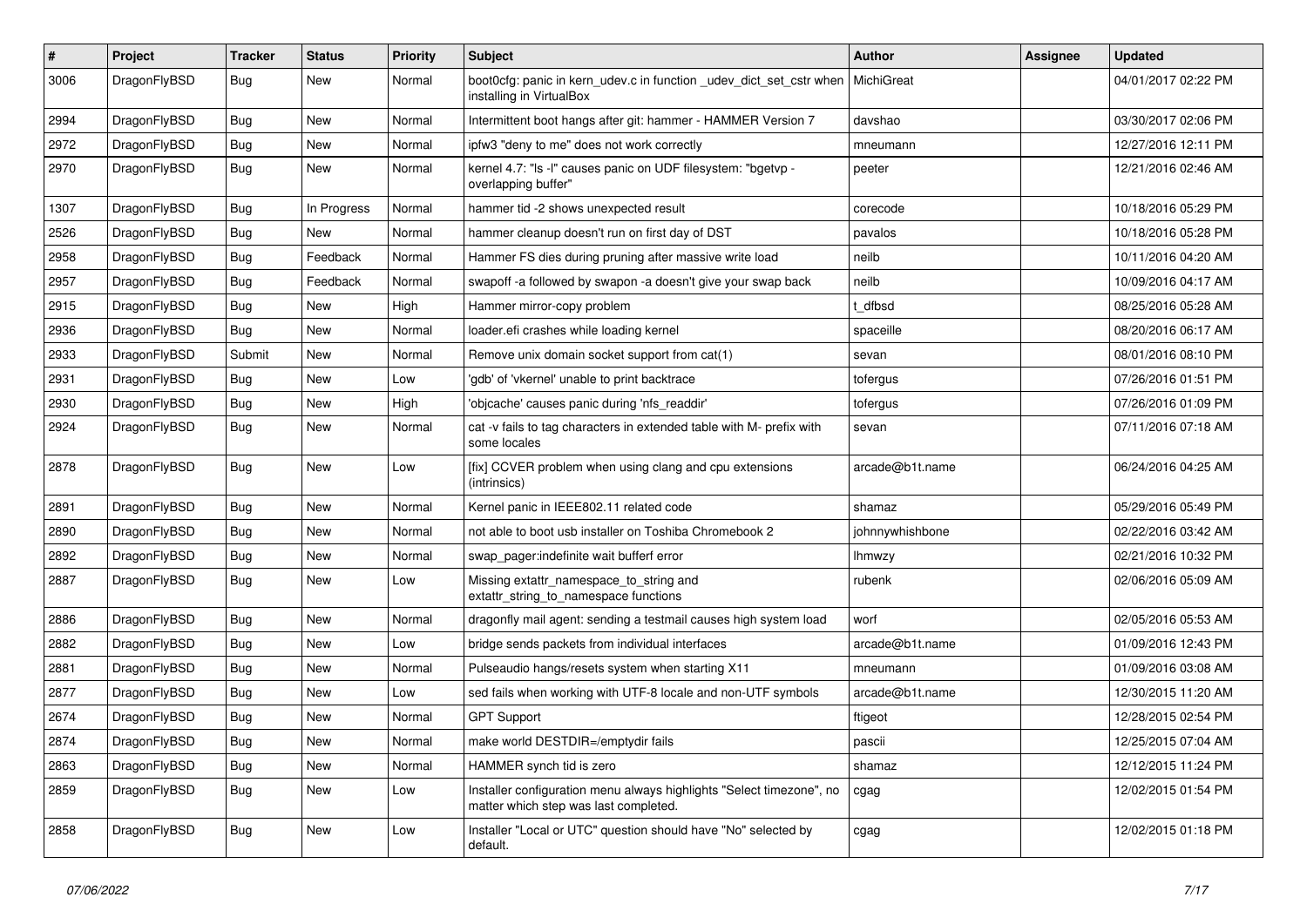| $\sharp$ | Project      | <b>Tracker</b> | <b>Status</b> | <b>Priority</b> | Subject                                                                                          | Author           | Assignee | <b>Updated</b>      |
|----------|--------------|----------------|---------------|-----------------|--------------------------------------------------------------------------------------------------|------------------|----------|---------------------|
| 2857     | DragonFlyBSD | <b>Bug</b>     | New           | Normal          | hammer stalls via bitcoin-qt                                                                     | tkusumi          |          | 11/30/2015 06:52 AM |
| 2835     | DragonFlyBSD | <b>Bug</b>     | New           | Normal          | /usr/include/c++/5.0/bits/c++locale.h likes<br>POSIX_C_SOURCE>=200809                            | davshao          |          | 11/18/2015 03:40 AM |
| 2840     | DragonFlyBSD | Bug            | <b>New</b>    | Normal          | wrong voltage is reported                                                                        | yellowrabbit2010 |          | 09/11/2015 06:09 PM |
| 2820     | DragonFlyBSD | Bug            | <b>New</b>    | Normal          | TP-Link USB Wi-Fi adapter cannot be reattached to the system                                     | shamaz           |          | 05/22/2015 09:45 PM |
| 2816     | DragonFlyBSD | Bug            | <b>New</b>    | Normal          | A multitasking process being debugged can get stuck                                              | phma             |          | 05/19/2015 03:57 AM |
| 2812     | DragonFlyBSD | Bug            | <b>New</b>    | Normal          | Panic on Intel DE3815TYKHE                                                                       | tmorp            |          | 05/14/2015 03:14 PM |
| 2809     | DragonFlyBSD | <b>Bug</b>     | <b>New</b>    | Normal          | hammer mirror-stream                                                                             | masu             |          | 04/10/2015 12:33 AM |
| 2803     | DragonFlyBSD | <b>Bug</b>     | New           | Normal          | HAMMER: Warning: UNDO area too small!                                                            | ftigeot          |          | 03/11/2015 03:42 PM |
| 2802     | DragonFlyBSD | Bug            | <b>New</b>    | Normal          | USB Wifi urtwn0 crash from cd boot                                                               | opvalues         |          | 03/10/2015 01:07 AM |
| 2799     | DragonFlyBSD | Bug            | New           | Normal          | Fatal trap 12 caused by moused(8) -p/dev/cual0                                                   | opvalues         |          | 03/04/2015 11:01 PM |
| 2790     | DragonFlyBSD | Submit         | New           | Low             | filedesc softrefs increment code factoring                                                       | dclink           |          | 02/21/2015 04:00 AM |
| 2788     | DragonFlyBSD | Bug            | New           | Normal          | ioctl GSLICEINFO: Not working for vnode slice                                                    | mneumann         |          | 02/12/2015 07:49 AM |
| 1672     | DragonFlyBSD | <b>Bug</b>     | Feedback      | Normal          | panic (trap 12) around btree_search() in 2.4.1-RELEASE                                           | floid            |          | 01/19/2015 03:36 AM |
| 1634     | DragonFlyBSD | Bug            | New           | Normal          | panic: spin_lock: 0xe4ad1320, indefinitive wait!                                                 | elekktretterr    |          | 01/19/2015 03:21 AM |
| 1560     | DragonFlyBSD | <b>Bug</b>     | Feedback      | Normal          | Unable to modify partition table on ThinkPad T61p during install                                 | rehsack          |          | 01/15/2015 08:57 AM |
| 979      | DragonFlyBSD | Bug            | Feedback      | Normal          | Failure-prone USB mass storage (SB600? msdosfs? CAM?)                                            | floid            |          | 01/15/2015 08:38 AM |
| 846      | DragonFlyBSD | <b>Bug</b>     | Feedback      | Normal          | USB bugs:usb mouse can't used!                                                                   | frankning        |          | 01/15/2015 08:36 AM |
| 1456     | DragonFlyBSD | Bug            | Feedback      | Normal          | Microsoft wireless desktop problems                                                              | elekktretterr    |          | 01/15/2015 08:34 AM |
| 1194     | DragonFlyBSD | Bug            | New           | Normal          | SCSI errors while trying to copy photos from my camera                                           | elekktretterr    |          | 01/14/2015 04:39 PM |
| 2617     | DragonFlyBSD | <b>Bug</b>     | Feedback      | Normal          | Possible issue with wireless mouse on 3.6 release                                                | FilippoMo        |          | 01/14/2015 03:42 PM |
| 2738     | DragonFlyBSD | <b>Bug</b>     | New           | Normal          | Hammer: Strange behavior when trying to recover old version of<br>moved file                     | roland           |          | 11/20/2014 08:02 AM |
| 2731     | DragonFlyBSD | <b>Bug</b>     | In Progress   | Normal          | Screen full of random colors when starting Xorg with Intel Haswell<br>HD Graphics P4600          | ikatzmaier       |          | 11/12/2014 04:08 PM |
| 2712     | DragonFlyBSD | Bug            | <b>New</b>    | Normal          | connect(2) returns EINVAL when retrying after ECONNREFUSED                                       | jorisgio         |          | 08/14/2014 05:31 PM |
| 2688     | DragonFlyBSD | Bug            | <b>New</b>    | Normal          | 67613368bdda7 Fix wrong checks for U4B presence Asrock Z77M<br>difficulty detecting USB keyboard | davshao          |          | 06/28/2014 07:08 PM |
| 2687     | DragonFlyBSD | Bug            | <b>New</b>    | Normal          | natacontrol software RAID in installer                                                           | csmelosky        |          | 06/22/2014 12:03 PM |
| 2680     | DragonFlyBSD | <b>Bug</b>     | New           | Low             | boot0cfg update makes box unbootable                                                             | herrgard         |          | 06/10/2014 06:02 AM |
| 2489     | DragonFlyBSD | <b>Bug</b>     | <b>New</b>    | Normal          | nmalloc doesn't cache VA for allocations > 8KB                                                   | vsrinivas        |          | 06/10/2014 05:51 AM |
| 2490     | DragonFlyBSD | <b>Bug</b>     | New           | Normal          | nmalloc should color addresses to avoid cache bank conflictsw                                    | vsrinivas        |          | 06/10/2014 05:51 AM |
| 2329     | DragonFlyBSD | <b>Bug</b>     | New           | Normal          | ibm x3550 & acpi                                                                                 | ano              |          | 06/03/2014 11:37 AM |
| 2629     | DragonFlyBSD | <b>Bug</b>     | New           | Normal          | Replace gcc44 with llvm34, clang34, and libc++                                                   | tuxillo          |          | 06/02/2014 02:30 PM |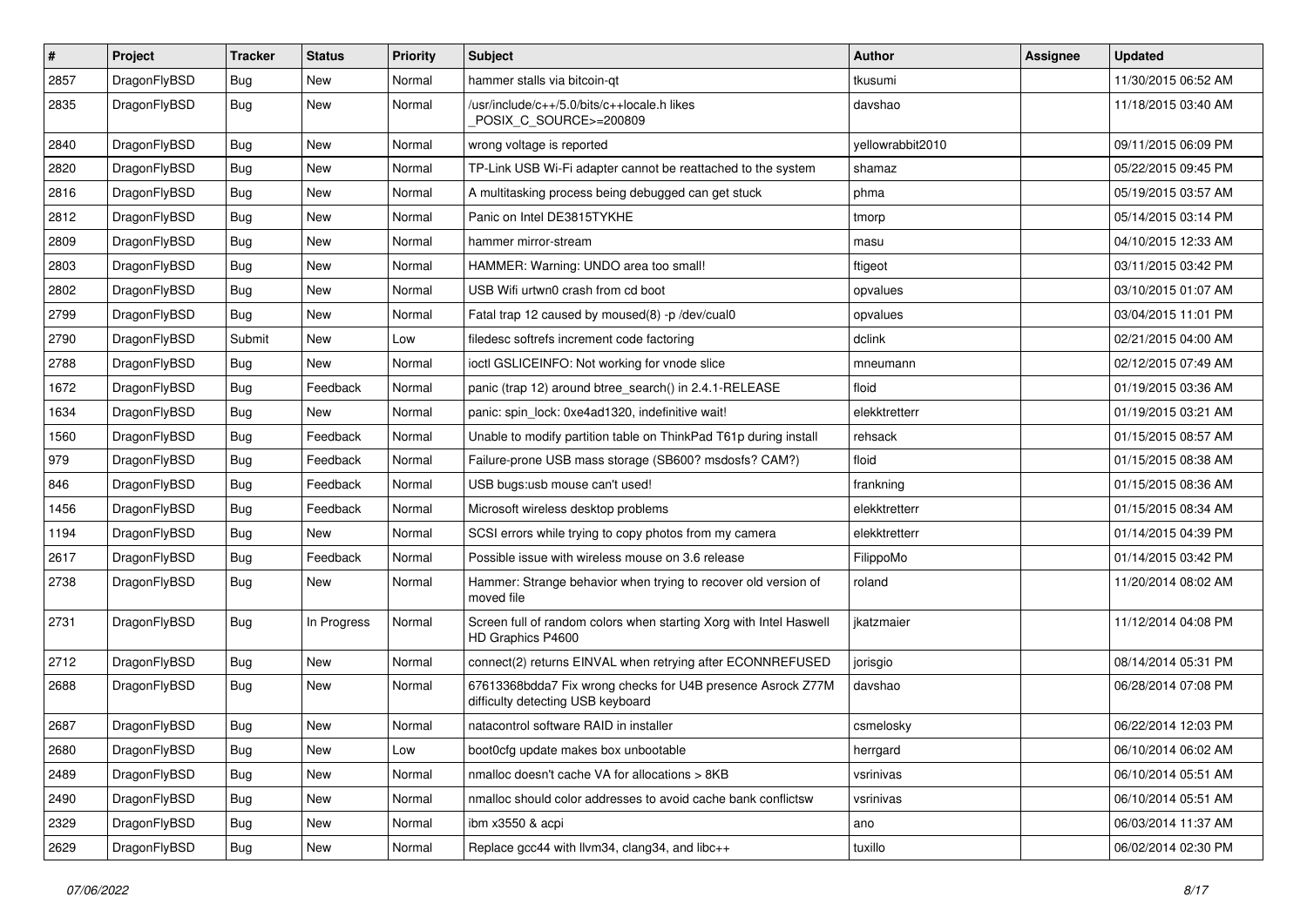| #    | Project      | <b>Tracker</b> | <b>Status</b> | <b>Priority</b> | Subject                                                                                                  | <b>Author</b>     | Assignee | <b>Updated</b>      |
|------|--------------|----------------|---------------|-----------------|----------------------------------------------------------------------------------------------------------|-------------------|----------|---------------------|
| 1592 | DragonFlyBSD | Bug            | Feedback      | Normal          | AcpiOSUnmapMemory: Warning, deallocation did not track<br>allocation.                                    | eocallaghan       |          | 06/02/2014 07:45 AM |
| 1330 | DragonFlyBSD | <b>Bug</b>     | Feedback      | Normal          | Hammer, usb disk, SYNCHRONIZE CACHE failure                                                              | josepht           |          | 06/02/2014 04:56 AM |
| 570  | DragonFlyBSD | <b>Bug</b>     | Feedback      | Normal          | 1.8.x: ACPI problems                                                                                     | qhwt+dfly         |          | 06/02/2014 03:45 AM |
| 2652 | DragonFlyBSD | <b>Bug</b>     | New           | Normal          | 189a0ff3761b47  ix: Implement MSI-X support locks up Lenovo<br>S10 Intel Atom n270                       | davshao           |          | 05/14/2014 01:55 AM |
| 1695 | DragonFlyBSD | <b>Bug</b>     | <b>New</b>    | Normal          | NFS-related system breakdown                                                                             | Anonymous         |          | 04/10/2014 12:35 AM |
| 2657 | DragonFlyBSD | Bug            | <b>New</b>    | High            | Needs acl to migrate our servers                                                                         | ferney            |          | 03/31/2014 11:37 AM |
| 2473 | DragonFlyBSD | Bug            | New           | Normal          | Kernel crash when trying to up the wpi0 device (Dfly<br>v3.3.0.758.g47388-DEVELOPMENT)                   | tomaz             |          | 02/24/2014 08:50 AM |
| 2619 | DragonFlyBSD | <b>Bug</b>     | <b>New</b>    | Normal          | DragonFly 3.6 can't be installed on a 6TB volume                                                         | ftigeot           |          | 02/23/2014 11:55 PM |
| 285  | DragonFlyBSD | <b>Bug</b>     | Feedback      | Low             | interrupt latency with re without ip address configured                                                  | thomas.nikolajsen |          | 02/20/2014 10:30 AM |
| 2645 | DragonFlyBSD | <b>Bug</b>     | <b>New</b>    | Normal          | panic with dsched fq and ioprio                                                                          | jyoung15          |          | 02/20/2014 07:29 AM |
| 1246 | DragonFlyBSD | <b>Bug</b>     | <b>New</b>    | Normal          | bad resolution (monitor desync) with livedvd                                                             | Przem0l           |          | 02/18/2014 06:29 AM |
| 989  | DragonFlyBSD | <b>Bug</b>     | <b>New</b>    | Normal          | installer/fdisk trouble with wrapped values                                                              | Discodestrover    |          | 02/18/2014 06:27 AM |
| 1185 | DragonFlyBSD | Bug            | New           | High            | need a tool to merge changes into /etc                                                                   | wa1ter            |          | 02/18/2014 06:02 AM |
| 1193 | DragonFlyBSD | <b>Bug</b>     | New           | Normal          | kernel doesn't recognize cdrom drive                                                                     | nonsolosoft       |          | 01/25/2014 09:11 PM |
| 2626 | DragonFlyBSD | <b>Bug</b>     | <b>New</b>    | Normal          | iwn driver drops with error: "firmware error 'iwn_intr: fatal firmware<br>error""                        | rodyaj            |          | 01/09/2014 05:50 AM |
| 2622 | DragonFlyBSD | Bug            | <b>New</b>    | Normal          | VAIO FIT15E fn keys support                                                                              | nonsolosoft       |          | 12/31/2013 01:31 AM |
| 2621 | DragonFlyBSD | <b>Bug</b>     | <b>New</b>    | Normal          | core dump using cdrom                                                                                    | nonsolosoft       |          | 12/27/2013 12:43 AM |
| 2620 | DragonFlyBSD | <b>Bug</b>     | <b>New</b>    | Normal          | moused problem                                                                                           | FilippoMo         |          | 12/20/2013 10:32 AM |
| 2618 | DragonFlyBSD | <b>Bug</b>     | New           | Normal          | mouse problem on RELEASE-3_6_0                                                                           | FilippoMo         |          | 12/20/2013 03:26 AM |
| 2556 | DragonFlyBSD | <b>Bug</b>     | Feedback      | Normal          | DragonFly v3.5.0.81.gd3479 - Process signal weirdness                                                    | tuxillo           |          | 12/17/2013 03:48 PM |
| 2611 | DragonFlyBSD | <b>Bug</b>     | New           | Normal          | Change in IP address results in network not working                                                      | phma              |          | 12/05/2013 07:55 PM |
| 2609 | DragonFlyBSD | <b>Bug</b>     | <b>New</b>    | Normal          | master: panic: assertion<br>"LWKT_TOKEN_HELD_ANY(vm_object_token(object))" failed in<br>swp_pager_lookup | thomas.nikolajsen |          | 11/28/2013 11:36 AM |
| 2604 | DragonFlyBSD | Bug            | <b>New</b>    | Normal          | dell laptop does not boot with LATEST                                                                    | isenmann          |          | 11/20/2013 02:07 AM |
| 2598 | DragonFlyBSD | Bug            | <b>New</b>    | Normal          | i386 via USB Booting                                                                                     | mbzadegan         |          | 10/21/2013 02:28 AM |
| 2595 | DragonFlyBSD | Bug            | New           | Normal          | DragonFly 3.4.3 crashes on SUN Blade X6250 with Qlogic ISP 2432 Turvamies<br>FC card                     |                   |          | 10/07/2013 11:53 AM |
| 2586 | DragonFlyBSD | <b>Bug</b>     | New           | Normal          | pf: "modulate" state seems problematic                                                                   | srussell          |          | 09/25/2013 07:36 PM |
| 2569 | DragonFlyBSD | <b>Bug</b>     | New           | Normal          | ctime NFS                                                                                                | ferney            |          | 08/11/2013 04:35 AM |
| 2568 | DragonFlyBSD | Bug            | New           | Normal          | AHCI panic                                                                                               | josepht           |          | 06/07/2013 05:52 PM |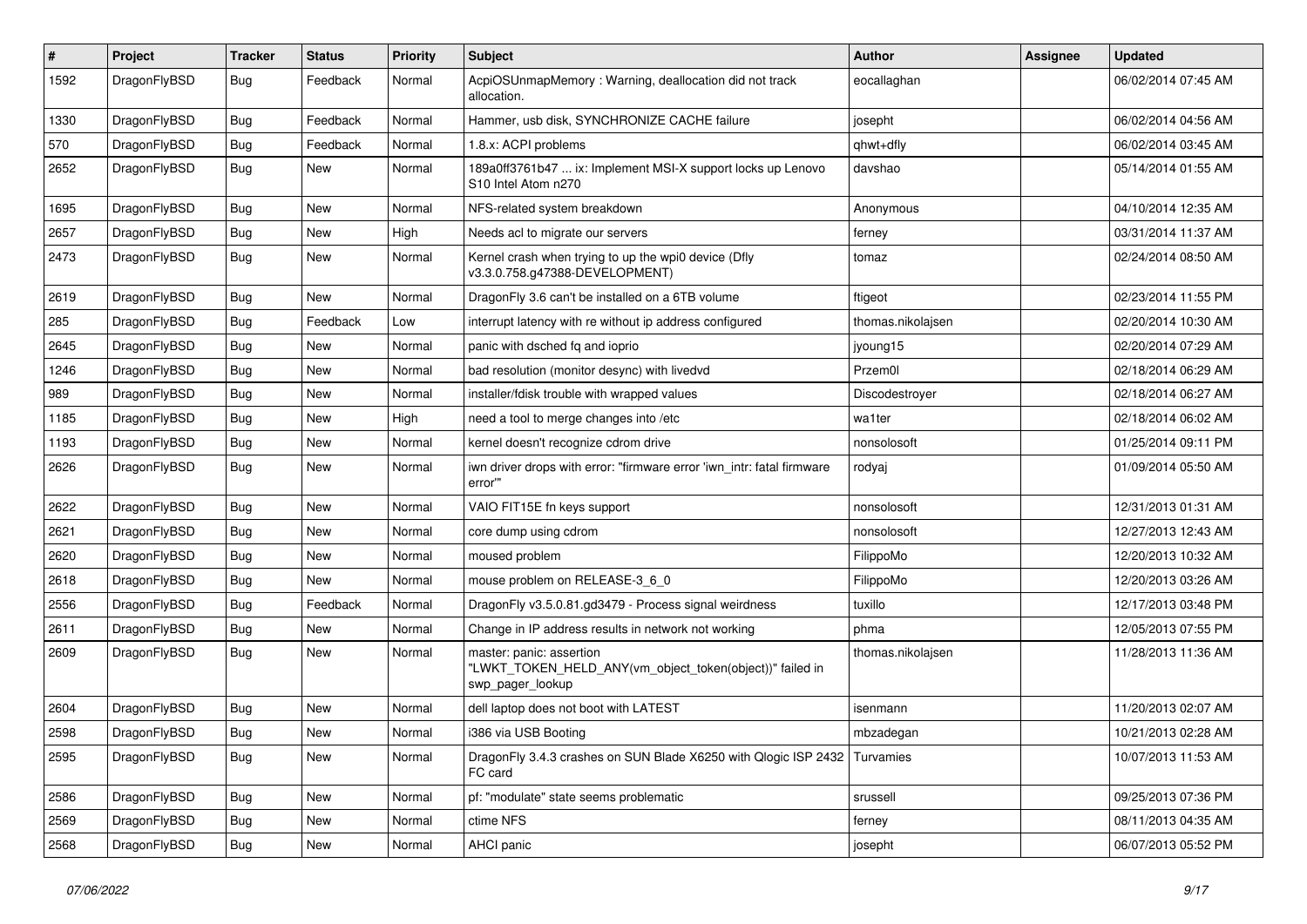| $\sharp$ | Project      | <b>Tracker</b> | <b>Status</b> | <b>Priority</b> | Subject                                                                                                                      | Author            | Assignee | <b>Updated</b>      |
|----------|--------------|----------------|---------------|-----------------|------------------------------------------------------------------------------------------------------------------------------|-------------------|----------|---------------------|
| 2565     | DragonFlyBSD | Bug            | New           | Normal          | "ifconfig ix0 up" panic                                                                                                      | Itpig402a         |          | 06/03/2013 05:46 AM |
| 2557     | DragonFlyBSD | Bug            | New           | Normal          | stock 3.4.1 kernel halts during booting if dm and dm_target_crypt<br>are loaded and RAID controller is present               | phma              |          | 05/12/2013 10:38 PM |
| 2552     | DragonFlyBSD | Bug            | New           | Low             | hammer recovery should indicate progress                                                                                     | phma              |          | 05/03/2013 12:13 AM |
| 2547     | DragonFlyBSD | Bug            | <b>New</b>    | High            | crashed while doing a dry run of pkg_rolling-replace                                                                         | phma              |          | 04/18/2013 10:40 PM |
| 2136     | DragonFlyBSD | Bug            | New           | Normal          | socketpair() doesn't free file descriptors on copyout failure                                                                | vsrinivas         |          | 04/05/2013 09:13 AM |
| 2535     | DragonFlyBSD | Bug            | New           | Normal          | Imap processes apparentlt blocked on disk I/O                                                                                | ftigeot           |          | 04/02/2013 09:31 AM |
| 2529     | DragonFlyBSD | Bug            | <b>New</b>    | Low             | Sundance network adapter is not detected and attached                                                                        | kworr             |          | 03/25/2013 02:29 AM |
| 2531     | DragonFlyBSD | Bug            | New           | Normal          | camcontrol fails to disable APM                                                                                              | m.lombardi85      |          | 03/23/2013 12:28 PM |
| 1824     | DragonFlyBSD | Bug            | Feedback      | Normal          | kernel panic, x86, 2.7.3.859.ge5104                                                                                          | akirchhoff135014  |          | 03/10/2013 07:49 AM |
| 1668     | DragonFlyBSD | Bug            | Feedback      | Normal          | Power button not working                                                                                                     | elekktretterr     |          | 03/10/2013 06:22 AM |
| 1250     | DragonFlyBSD | <b>Bug</b>     | Feedback      | Normal          | Panic upon plugging an USB flash drive into the machine                                                                      | rumcic            |          | 03/10/2013 05:17 AM |
| 1249     | DragonFlyBSD | <b>Bug</b>     | Feedback      | Normal          | panic: ffs vfree: freeing free inode                                                                                         | rumcic            |          | 03/10/2013 05:13 AM |
| 1489     | DragonFlyBSD | <b>Bug</b>     | Feedback      | Normal          | panic: ufs dirbad: bad dir                                                                                                   | rumcic            |          | 03/10/2013 04:34 AM |
| 1502     | DragonFlyBSD | <b>Bug</b>     | In Progress   | Normal          | Lock while deleting files from nohistory HAMMER directories                                                                  | hasso             |          | 03/10/2013 04:28 AM |
| 1563     | DragonFlyBSD | <b>Bug</b>     | Feedback      | Normal          | reset(1) doesn't reset terminal to the defaults                                                                              | hasso             |          | 03/10/2013 04:17 AM |
| 1144     | DragonFlyBSD | <b>Bug</b>     | Feedback      | Normal          | Incorrect clock under KVM                                                                                                    | msylvan           |          | 03/09/2013 01:17 PM |
| 725      | DragonFlyBSD | <b>Bug</b>     | In Progress   | Low             | 'make distribution' fails w/'ro' /usr/obj                                                                                    | c.turner          |          | 03/09/2013 01:01 PM |
| 331      | DragonFlyBSD | <b>Bug</b>     | In Progress   | Normal          | ftpsesame (aka Bridging S01E03)                                                                                              | bastyaelvtars     |          | 03/09/2013 12:28 PM |
| 2520     | DragonFlyBSD | <b>Bug</b>     | New           | Normal          | panic: assertion "IS_SERIALIZED((ifp->if_serializer))" failed in<br>if_default_serialize_assert at /usr/src/sys/net/if.c:437 | ano               |          | 03/09/2013 12:14 AM |
| 2493     | DragonFlyBSD | <b>Bug</b>     | New           | Normal          | vidcontrol: invalid video mode name                                                                                          | Svarov            |          | 01/24/2013 09:55 AM |
| 2288     | DragonFlyBSD | <b>Bug</b>     | Feedback      | Normal          | Random IO performance loss introduced since January 1st                                                                      | lentferj          |          | 01/23/2013 04:21 PM |
| 2396     | DragonFlyBSD | <b>Bug</b>     | Feedback      | High            | Latest 3.1 development version core dumps while destroying master<br><b>PFS</b>                                              | sgeorge           |          | 01/23/2013 04:10 PM |
| 2436     | DragonFlyBSD | <b>Bug</b>     | New           | Normal          | panic: assertion "lp->lwp_qcpu == dd->cpuid" failed in<br>dfly_acquire_curproc                                               | thomas.nikolajsen |          | 01/23/2013 11:07 AM |
| 2499     | DragonFlyBSD | <b>Bug</b>     | In Progress   | Urgent          | DRAGONFLY_3_2 lockd not responding correctly                                                                                 | Nerzhul           |          | 01/22/2013 12:47 PM |
| 2453     | DragonFlyBSD | <b>Bug</b>     | <b>New</b>    | Normal          | panic: assertion "gd->gd spinlocks == $0$ " failed                                                                           | Johannes.Hofmann  |          | 11/12/2012 12:54 PM |
| 2444     | DragonFlyBSD | <b>Bug</b>     | New           | Normal          | Crash during Hammer overnight cleanup                                                                                        | justin            |          | 11/04/2012 07:58 AM |
| 2434     | DragonFlyBSD | <b>Bug</b>     | <b>New</b>    | Normal          | BTX Halted - Boot fails on USB/GUI                                                                                           | lucmv             |          | 10/17/2012 08:12 PM |
| 1525     | DragonFlyBSD | <b>Bug</b>     | New           | Normal          | boehm-gc problems                                                                                                            | hasso             |          | 10/13/2012 07:13 PM |
| 2430     | DragonFlyBSD | <b>Bug</b>     | New           | Normal          | Alternate Password Hash method                                                                                               | robin.carey1      |          | 10/07/2012 06:28 AM |
| 2421     | DragonFlyBSD | <b>Bug</b>     | New           | High            | Kernel panic: vm_fault: page 0xc0f70000 not busy!                                                                            | lentferj          |          | 10/03/2012 08:16 AM |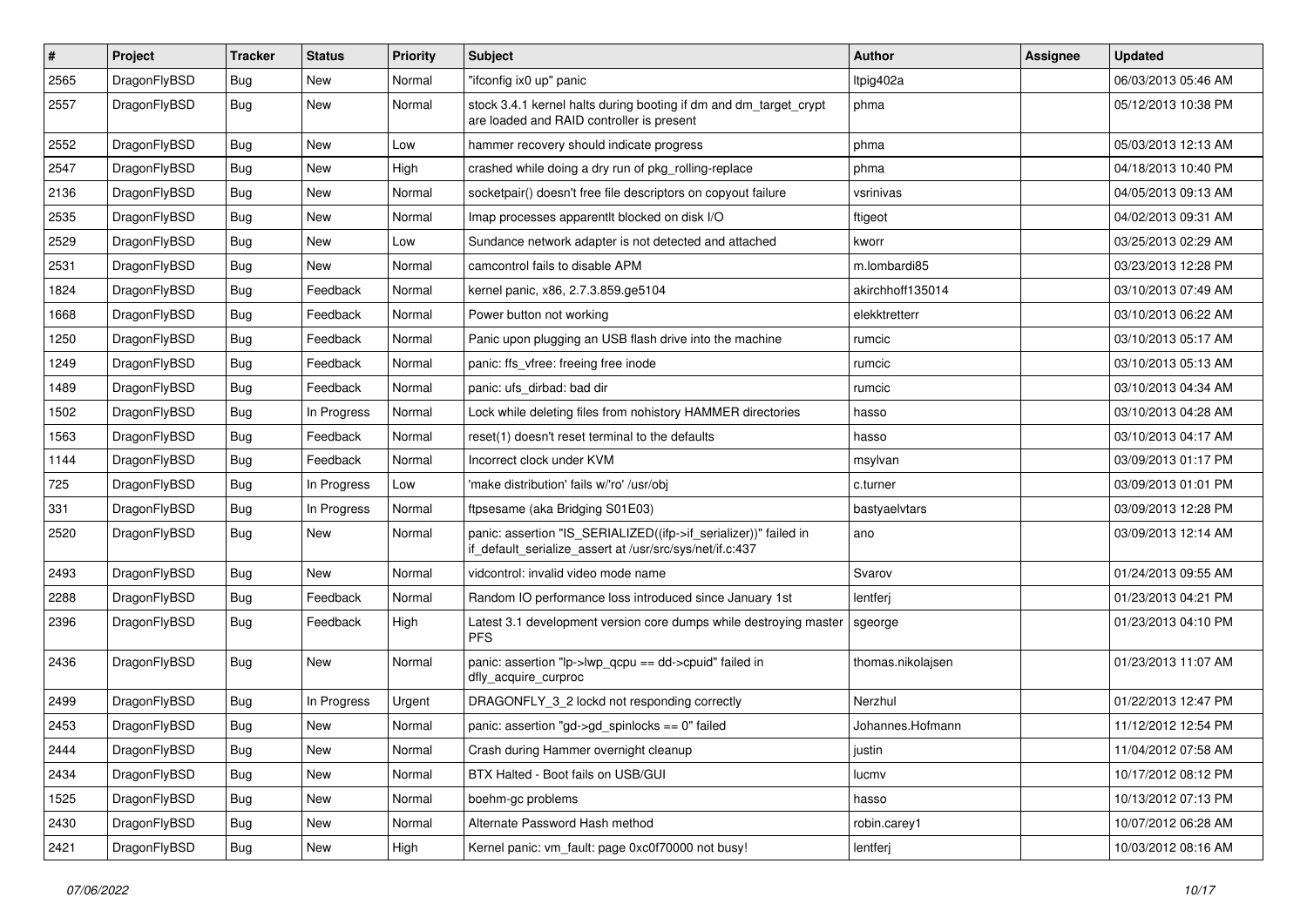| $\sharp$ | Project      | <b>Tracker</b> | <b>Status</b> | <b>Priority</b> | Subject                                                                                      | Author            | Assignee | <b>Updated</b>      |
|----------|--------------|----------------|---------------|-----------------|----------------------------------------------------------------------------------------------|-------------------|----------|---------------------|
| 2423     | DragonFlyBSD | Bug            | New           | Urgent          | After multiple panics/locks, hitting KKASSERT in<br>hammer init cursor                       | rumcic            |          | 09/18/2012 02:28 AM |
| 2182     | DragonFlyBSD | <b>Bug</b>     | New           | Normal          | if msk PHY FIFO underrun/overflow                                                            | nonsolosoft       |          | 09/03/2012 06:39 AM |
| 2296     | DragonFlyBSD | <b>Bug</b>     | In Progress   | High            | panic: assertion "m->wire count > 0" failed                                                  | thomas.nikolajsen |          | 08/30/2012 06:09 AM |
| 2412     | DragonFlyBSD | <b>Bug</b>     | New           | Normal          | wlan0 fails to get address via dhclient                                                      | nonsolosoft       |          | 08/30/2012 05:55 AM |
| 2403     | DragonFlyBSD | <b>Bug</b>     | <b>New</b>    | Low             | newfs - E doesn't handle /dev/serno device names properly                                    | ftigeot           |          | 08/17/2012 05:07 AM |
| 2369     | DragonFlyBSD | <b>Bug</b>     | New           | Normal          | panic: Bad link elm 0xffffffe07edf6068 next->prev != elm                                     | jaydg             |          | 08/15/2012 03:04 AM |
| 2347     | DragonFlyBSD | <b>Bug</b>     | Feedback      | High            | Hammer PFSes destroy does not give back full space allocated to<br><b>PFS</b>                | sgeorge           |          | 07/19/2012 01:11 AM |
| 2084     | DragonFlyBSD | <b>Bug</b>     | New           | Normal          | DFBSD v2.11.0.242.g4d317 - panic: zone: entry not free                                       | tuxillo           |          | 07/03/2012 01:23 AM |
| 2389     | DragonFlyBSD | <b>Bug</b>     | New           | Normal          | computer crashed while listing processes                                                     | phma              |          | 06/18/2012 02:49 PM |
| 2387     | DragonFlyBSD | <b>Bug</b>     | <b>New</b>    | Normal          | hammer ignores -t during dedup                                                               | phma              |          | 06/17/2012 12:30 PM |
| 2371     | DragonFlyBSD | <b>Bug</b>     | New           | Normal          | Timezone problem with America/Sao Paulo                                                      | raitech           |          | 05/17/2012 01:42 PM |
| 2061     | DragonFlyBSD | Bug            | <b>New</b>    | Normal          | USB keyboard boot panic                                                                      | sjg               |          | 05/04/2012 12:20 AM |
| 2316     | DragonFlyBSD | <b>Bug</b>     | New           | Normal          | Ungraceful invalid password handling for adding a new user in the<br>installer               | rune              |          | 04/27/2012 11:23 PM |
| 2351     | DragonFlyBSD | <b>Bug</b>     | In Progress   | Normal          | DFBSD v3.1.0.579.g44ccf - Stuck during startup, random freezes                               | tuxillo           |          | 04/24/2012 08:21 AM |
| 2345     | DragonFlyBSD | Bug            | In Progress   | Normal          | DFBSD v3.1.0.457.gd679f - NFS panic on diskless station                                      | tuxillo           |          | 04/07/2012 05:22 PM |
| 2090     | DragonFlyBSD | <b>Bug</b>     | Feedback      | Normal          | snd_hda does not support headphone automute                                                  | justin            |          | 03/29/2012 08:03 PM |
| 2331     | DragonFlyBSD | Bug            | New           | Normal          | reading mouse mode from unopen file descriptor hangs mouse<br>driver                         | phma              |          | 03/14/2012 09:43 AM |
| 2324     | DragonFlyBSD | Bug            | <b>New</b>    | Normal          | natacotrol support > 2TB not working even after the ftigeot patch                            | zenny             |          | 03/03/2012 01:00 AM |
| 1669     | DragonFlyBSD | Bug            | In Progress   | Normal          | Drive wont open using button                                                                 | elekktretterr     |          | 02/29/2012 12:05 PM |
| 1860     | DragonFlyBSD | <b>Bug</b>     | Feedback      | Normal          | Panic while creating UFS fs on vn(4) for initrd                                              | matthias          |          | 02/29/2012 07:16 AM |
| 2081     | DragonFlyBSD | <b>Bug</b>     | Feedback      | Normal          | Panic on device "detach" / "failure"                                                         | vsrinivas         |          | 02/29/2012 07:11 AM |
| 2319     | DragonFlyBSD | Bug            | New           | Normal          | crypt/passwd forward compat                                                                  | c.turner1         |          | 02/28/2012 12:39 PM |
| 2311     | DragonFlyBSD | <b>Bug</b>     | New           | Normal          | Xorg crash having something to do with drm                                                   | phma              |          | 02/22/2012 09:59 AM |
| 2297     | DragonFlyBSD | <b>Bug</b>     | New           | Normal          | strange NFS (client) error messages / problems                                               | Anonymous         |          | 02/19/2012 02:59 PM |
| 2308     | DragonFlyBSD | <b>Bug</b>     | New           | Normal          | System freeze when unloading snd_hda                                                         | jaydg             |          | 02/19/2012 07:15 AM |
| 2306     | DragonFlyBSD | <b>Bug</b>     | New           | Normal          | a crash starts the kernel debugger in text mode, but just reboots in $X \mid p$ hma          |                   |          | 02/11/2012 08:02 PM |
| 2292     | DragonFlyBSD | <b>Bug</b>     | New           | Normal          | re interface with jumbo frames (mtu larger than 1500) hangs after<br>some traffic            | Anonymous         |          | 01/31/2012 12:11 AM |
| 2283     | DragonFlyBSD | Bug            | New           | Normal          | DFBSD DragonFly v2.13.0.957.g4f459 - pmap_release: page<br>should already be gone 0xc27120bc | tuxillo           |          | 01/23/2012 03:03 AM |
| 2141     | DragonFlyBSD | Bug            | New           | Urgent          | loader and/or documentation broken                                                           | sjg               |          | 01/20/2012 10:51 AM |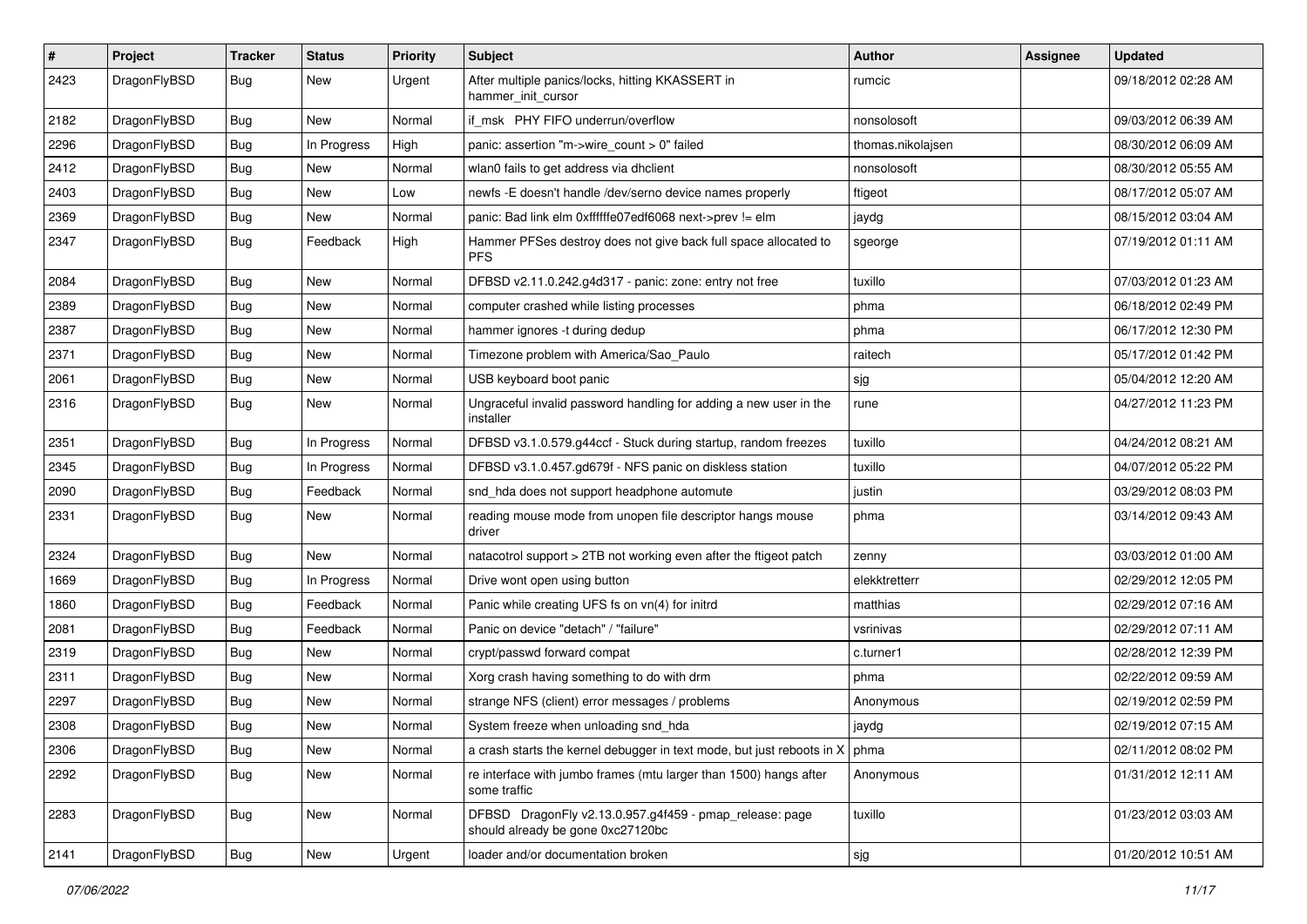| $\pmb{\#}$ | Project      | <b>Tracker</b> | <b>Status</b> | <b>Priority</b> | <b>Subject</b>                                                                                             | Author       | Assignee | <b>Updated</b>      |
|------------|--------------|----------------|---------------|-----------------|------------------------------------------------------------------------------------------------------------|--------------|----------|---------------------|
| 2282       | DragonFlyBSD | <b>Bug</b>     | In Progress   | Normal          | gdb segfaults with certain corefiles                                                                       | tuxillo      |          | 01/18/2012 04:40 PM |
| 2254       | DragonFlyBSD | <b>Bug</b>     | <b>New</b>    | Normal          | panic: assertion "ref < &td->td_toks_end" failed in lwkt_gettoken at<br>/usr/src/sys/kern/lwkt token.c:588 | eocallaghan  |          | 12/05/2011 10:21 PM |
| 2167       | DragonFlyBSD | Bug            | New           | Normal          | shutdown/reboot fails after uptime msg                                                                     | marino       |          | 11/28/2011 03:01 AM |
| 2248       | DragonFlyBSD | <b>Bug</b>     | New           | Normal          | sysctl panic                                                                                               | pavalos      |          | 11/23/2011 06:23 PM |
| 2245       | DragonFlyBSD | <b>Bug</b>     | New           | Normal          | panic: assertion "ref < &td->td_toks_end" failed in lwkt_gettoken at<br>/usr/src/sys/kern/lwkt_token.c:588 | juanfra684   |          | 11/22/2011 07:41 PM |
| 2224       | DragonFlyBSD | <b>Bug</b>     | New           | Normal          | v2.13.0.291.gaa7ec - Panic on fq while installing world                                                    | tuxillo      |          | 11/18/2011 01:40 AM |
| 2210       | DragonFlyBSD | Bug            | <b>New</b>    | Normal          | Bugtracker cannot assign default project for new users                                                     | ahuete.devel |          | 11/17/2011 11:30 AM |
| 2199       | DragonFlyBSD | Bug            | New           | Normal          | screen segfaults if utmpx isn't present                                                                    | pavalos      |          | 11/15/2011 10:52 PM |
| 2098       | DragonFlyBSD | Submit         | New           | Normal          | [PATCH] correct ath man page example<br>(/usr/src/share/man/man4/ath.4)                                    | nobody       |          | 11/15/2011 12:27 AM |
| 2171       | DragonFlyBSD | Bug            | <b>New</b>    | Normal          | DFBSD v2.13.0.151.gdc8442 - panic: assertion "(*ptep &<br>$(PG_MANAGED PG_V)$ == PG_V"                     | tuxillo      |          | 11/04/2011 05:06 PM |
| 2045       | DragonFlyBSD | Bug            | <b>New</b>    | Normal          | ral(4): Fatal trap 12: page fault while in kernel mode (two panics)                                        | herrgard     |          | 11/03/2011 05:34 PM |
| 2166       | DragonFlyBSD | Bug            | New           | Normal          | DFBSD v2.13.0.109.g05b9d - Strange lockups                                                                 | tuxillo      |          | 10/29/2011 11:20 AM |
| 2161       | DragonFlyBSD | <b>Bug</b>     | New           | Normal          | Outdated xorg.conf file gets installed into etc and screws up mouse                                        | eocallaghan  |          | 10/27/2011 01:51 PM |
| 2164       | DragonFlyBSD | Bug            | New           | Normal          | panic on reboot from usb.                                                                                  | eocallaghan  |          | 10/27/2011 09:29 AM |
| 2158       | DragonFlyBSD | Bug            | New           | Normal          | iwn panics with assertion on boot.                                                                         | eocallaghan  |          | 10/24/2011 04:13 PM |
| 2154       | DragonFlyBSD | <b>Bug</b>     | New           | Normal          | vkernel copyout() doesn't return EFAULT on error                                                           | vsrinivas    |          | 10/20/2011 03:53 AM |
| 2153       | DragonFlyBSD | Bug            | New           | Normal          | Too many unuseful warnings at boot                                                                         | juanfra684   |          | 10/18/2011 10:16 PM |
| 2140       | DragonFlyBSD | Bug            | <b>New</b>    | High            | hammer_io_delallocate panic with 'duplicate entry' message                                                 | ttw          |          | 10/07/2011 12:22 PM |
| 2138       | DragonFlyBSD | <b>Bug</b>     | New           | Normal          | > 100% CPU usage                                                                                           | robin.carey1 |          | 09/26/2011 12:20 PM |
| 2129       | DragonFlyBSD | Bug            | New           | Normal          | DFBSD v2.11.0.661.gf9438 i386 - panic: lockmgr thrd sleep                                                  | tuxillo      |          | 09/05/2011 09:49 AM |
| 2124       | DragonFlyBSD | Bug            | New           | Normal          | getty repeating too quickly on port /dev/ttyv0                                                             | sgeorge.ml   |          | 09/01/2011 04:28 AM |
| 2125       | DragonFlyBSD | <b>Bug</b>     | <b>New</b>    | Normal          | Weird garbage in dmesg                                                                                     | herrgard     |          | 08/30/2011 08:04 PM |
| 2123       | DragonFlyBSD | <b>Bug</b>     | New           | Normal          | hammer is losing files                                                                                     | schmir       |          | 08/30/2011 07:56 PM |
| 2115       | DragonFlyBSD | Bug            | New           | Normal          | [msk] system freeze after receive some paquet                                                              | bsdsx        |          | 08/22/2011 10:22 AM |
| 2117       | DragonFlyBSD | <b>Bug</b>     | New           | High            | ACPI and/or bce(4) problem with 2.11.0.673.g0d557 on HP DL380<br>Gb                                        | pauska       |          | 08/22/2011 10:15 AM |
| 2107       | DragonFlyBSD | <b>Bug</b>     | <b>New</b>    | Normal          | 2.10.1 sata dvd drive issue                                                                                | ausppc       |          | 07/31/2011 08:41 PM |
| 2104       | DragonFlyBSD | <b>Bug</b>     | New           | Normal          | network configuration seg. fault on install CD                                                             | navratil     |          | 07/26/2011 07:55 AM |
| 2099       | DragonFlyBSD | <b>Bug</b>     | New           | Normal          | page fault panic in vm system                                                                              | pavalos      |          | 07/10/2011 08:51 AM |
| 1867       | DragonFlyBSD | <b>Bug</b>     | New           | Normal          | it(4) motherboard and fan problems                                                                         | tuxillo      |          | 07/08/2011 10:48 AM |
| 2095       | DragonFlyBSD | Bug            | New           | Low             | Running installer post-install: Unsupported DFUI transport "                                               | greenrd      |          | 06/26/2011 09:20 AM |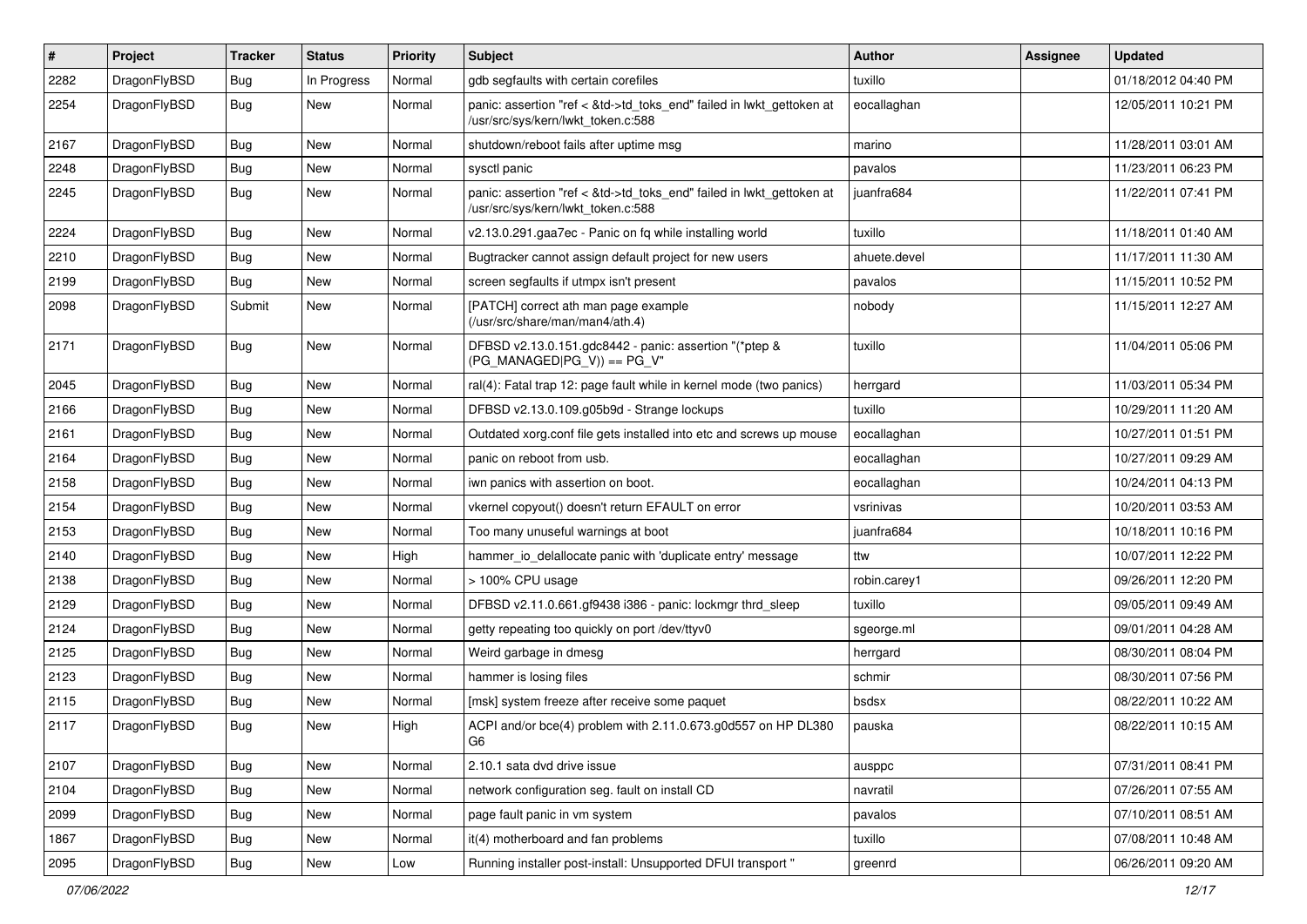| $\sharp$ | Project      | <b>Tracker</b> | <b>Status</b> | <b>Priority</b> | Subject                                                                                    | Author             | Assignee | <b>Updated</b>      |
|----------|--------------|----------------|---------------|-----------------|--------------------------------------------------------------------------------------------|--------------------|----------|---------------------|
| 2094     | DragonFlyBSD | <b>Bug</b>     | New           | Normal          | Segfault when gdb printing backtrace from core dump                                        | greenrd            |          | 06/25/2011 04:14 PM |
| 2071     | DragonFlyBSD | <b>Bug</b>     | <b>New</b>    | High            | Panic on assertion: (int)(flg->seq - seq) > 0 in hammer_flusher_flush<br>after inode error | vsrinivas          |          | 06/12/2011 07:59 AM |
| 2085     | DragonFlyBSD | Bug            | <b>New</b>    | Normal          | panic: assertion: (m->flags & PG_MAPPED) == 0 in<br>vm_page_free_toq                       | vsrinivas          |          | 06/10/2011 07:48 AM |
| 2080     | DragonFlyBSD | <b>Bug</b>     | New           | Normal          | panic: lockmgr thrd sleep: called from interrupt, ipi, or hard code<br>section             | rumcic             |          | 05/30/2011 05:06 PM |
| 2082     | DragonFlyBSD | Bug            | <b>New</b>    | Normal          | dfbsd 2.10.1 amd64 - mc port build error with 'bmake bin-install'                          | sun-doctor         |          | 05/25/2011 07:18 PM |
| 2078     | DragonFlyBSD | <b>Bug</b>     | <b>New</b>    | Normal          | DFBSD i386 v2.11.0.201.g3ed2f - Panic during installworld into a<br>vn0 device             | tuxillo            |          | 05/19/2011 07:50 PM |
| 2077     | DragonFlyBSD | <b>Bug</b>     | <b>New</b>    | Normal          | USB devices conflicting                                                                    | srussell           |          | 05/17/2011 05:12 PM |
| 2072     | DragonFlyBSD | <b>Bug</b>     | New           | Normal          | Fatal trap 12: stopped at lwkt_send_ipiq3                                                  | rumcic             |          | 05/17/2011 04:12 AM |
| 2075     | DragonFlyBSD | Bug            | <b>New</b>    | Normal          | pflogd on x86_64                                                                           | fanch              |          | 05/16/2011 04:04 PM |
| 1874     | DragonFlyBSD | <b>Bug</b>     | New           | Normal          | mpd listening on all IPs, accepting only on one                                            | rumcic             |          | 05/08/2011 01:01 PM |
| 2052     | DragonFlyBSD | <b>Bug</b>     | <b>New</b>    | Normal          | Kernel panic: CPU APIC ID out of range                                                     | Anonymous          |          | 05/02/2011 11:06 AM |
| 2055     | DragonFlyBSD | <b>Bug</b>     | New           | Normal          | $ssh + IPV6 + bridge \Rightarrow connection freezes$                                       | steve              |          | 04/24/2011 07:13 PM |
| 2051     | DragonFlyBSD | <b>Bug</b>     | New           | Normal          | No ipv6 lan route entry created on 2.10                                                    | ftigeot            |          | 04/21/2011 10:37 AM |
| 2048     | DragonFlyBSD | <b>Bug</b>     | <b>New</b>    | Normal          | panic: ffs sync: rofs mod                                                                  | pavalos            |          | 04/12/2011 05:45 AM |
| 1984     | DragonFlyBSD | <b>Bug</b>     | New           | Normal          | hammer mount fails after crash - HAMMER: FIFO record bad head<br>signature                 | thomas.nikolaisen  |          | 03/08/2011 06:57 PM |
| 2004     | DragonFlyBSD | <b>Bug</b>     | New           | Normal          | LWKT_WAIT_IPIQ panic                                                                       | steve              |          | 03/08/2011 05:46 PM |
| 2008     | DragonFlyBSD | <b>Bug</b>     | New           | Normal          | lwkt_setcpu_remote: td->td_flags 00800621 console flood                                    | pavalos            |          | 03/06/2011 09:37 PM |
| 2020     | DragonFlyBSD | <b>Bug</b>     | New           | Low             | Port brcm80211 driver from Linux to DragonFly BSD                                          | studer             |          | 03/05/2011 10:54 PM |
| 1990     | DragonFlyBSD | <b>Bug</b>     | <b>New</b>    | Normal          | /mnt too large to mount                                                                    | peur.neu           |          | 02/16/2011 11:24 PM |
| 1873     | DragonFlyBSD | <b>Bug</b>     | New           | Normal          | Panic upon usb mouse detach and reattaching                                                | rumcic             |          | 02/01/2011 09:53 AM |
| 1949     | DragonFlyBSD | <b>Bug</b>     | New           | Normal          | iwn panic                                                                                  | pavalos            |          | 01/30/2011 03:21 AM |
| 1961     | DragonFlyBSD | <b>Bug</b>     | New           | Normal          | Can't create dump from DDB                                                                 | shamaz             |          | 01/29/2011 09:02 PM |
| 1884     | DragonFlyBSD | <b>Bug</b>     | New           | Normal          | System completely freezes while listening music (devbuf: malloc<br>limit exceeded)         | shamaz             |          | 01/24/2011 05:00 PM |
| 1959     | DragonFlyBSD | Bug            | <b>New</b>    | Normal          | DFBSD v2.9.1.422.gc98f2 - Panic during boot - IPv6 and PF                                  | tuxillo            |          | 01/13/2011 03:37 AM |
| 1951     | DragonFlyBSD | <b>Bug</b>     | New           | Normal          | dma_timeouts at phyaddr on a good hdd                                                      | peur.neu           |          | 01/04/2011 07:12 AM |
| 1944     | DragonFlyBSD | <b>Bug</b>     | New           | Normal          | panic: backing_object 0xdea7b258 was somehow re-referenced<br>during collapse!             | sepherosa          |          | 12/27/2010 02:06 AM |
| 1943     | DragonFlyBSD | <b>Bug</b>     | <b>New</b>    | Normal          | hammer assertion panic                                                                     | peter              |          | 12/27/2010 12:45 AM |
| 1941     | DragonFlyBSD | <b>Bug</b>     | New           | Normal          | wlan config crash                                                                          | abandon.every.hope |          | 12/24/2010 07:54 PM |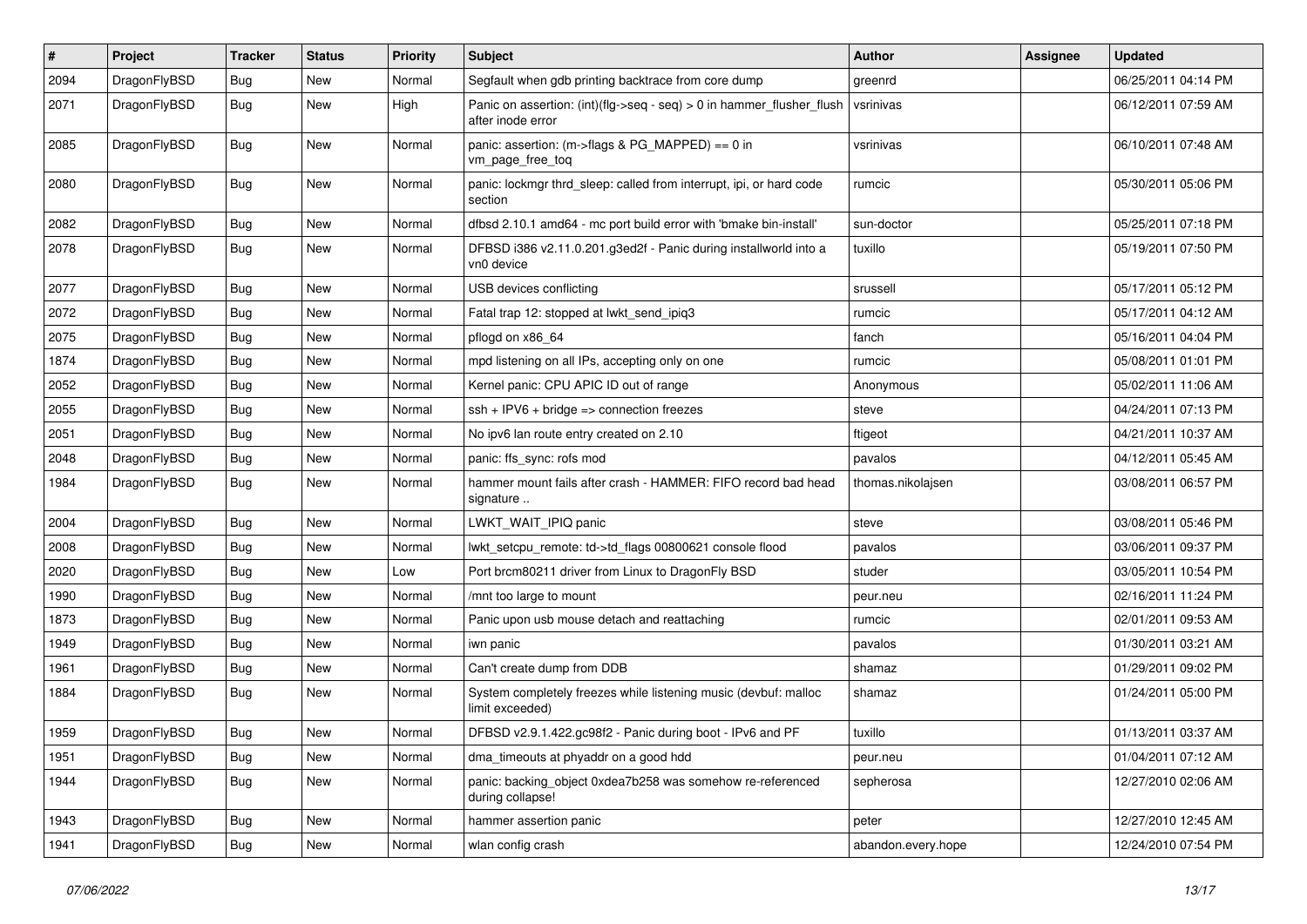| #    | Project      | <b>Tracker</b> | <b>Status</b> | <b>Priority</b> | <b>Subject</b>                                                                                                                                                                                    | Author        | Assignee | <b>Updated</b>      |
|------|--------------|----------------|---------------|-----------------|---------------------------------------------------------------------------------------------------------------------------------------------------------------------------------------------------|---------------|----------|---------------------|
| 599  | DragonFlyBSD | Bug            | <b>New</b>    | Urgent          | 1.9.0 reproducable panic                                                                                                                                                                          | pavalos       |          | 12/22/2010 01:08 AM |
| 1939 | DragonFlyBSD | Bug            | <b>New</b>    | Normal          | Panic on nightly build and stress test box                                                                                                                                                        | lentferj      |          | 12/18/2010 08:41 AM |
| 1935 | DragonFlyBSD | <b>Bug</b>     | <b>New</b>    | Normal          | mouse does not work after switching between x and console                                                                                                                                         | shamaz        |          | 12/13/2010 10:06 AM |
| 1463 | DragonFlyBSD | Bug            | <b>New</b>    | Normal          | Mountroot before drives are initialized                                                                                                                                                           | elekktretterr |          | 12/07/2010 01:30 PM |
| 1923 | DragonFlyBSD | <b>Bug</b>     | <b>New</b>    | Normal          | Abysmal NFS performance with IPv6                                                                                                                                                                 | ftigeot       |          | 12/05/2010 09:34 PM |
| 1917 | DragonFlyBSD | Bug            | New           | Normal          | panic: assertion: (RB_EMPTY(&ip->rec_tree) && (ip->flags &<br>HAMMER_INODE_XDIRTY) == 0)    (!RB_EMPTY(&ip->rec_tree)<br>&& (ip->flags & HAMMER_INODE_XDIRTY) != 0) in<br>hammer flush inode done | qhwt.dfly     |          | 11/24/2010 03:23 AM |
| 1920 | DragonFlyBSD | Bug            | <b>New</b>    | High            | system hangs                                                                                                                                                                                      | zhtw          |          | 11/22/2010 08:59 AM |
| 1916 | DragonFlyBSD | <b>Bug</b>     | <b>New</b>    | Normal          | Constant crashes on x86_64 with UFS                                                                                                                                                               | lentferj      |          | 11/21/2010 07:40 PM |
| 1913 | DragonFlyBSD | Bug            | <b>New</b>    | Normal          | panic: assertion: ip->flush_state != HAMMER_FST_FLUSH in<br>hammer_flush_inode_core                                                                                                               | swildner      |          | 11/20/2010 05:27 PM |
| 1907 | DragonFlyBSD | <b>Bug</b>     | <b>New</b>    | Normal          | Hammer crash in hammer_flusher_flush()                                                                                                                                                            | swildner      |          | 11/11/2010 05:07 AM |
| 1882 | DragonFlyBSD | Bug            | <b>New</b>    | Low             | Idea for handling new USB vendor/device codes                                                                                                                                                     | bmk           |          | 10/20/2010 12:15 PM |
| 1786 | DragonFlyBSD | <b>Bug</b>     | <b>New</b>    | Normal          | Calling NULL function pointer initiates panic loop                                                                                                                                                | sjg           |          | 10/11/2010 05:28 PM |
| 1861 | DragonFlyBSD | Bug            | <b>New</b>    | Normal          | panic via kprintf (lockmgr called in a hard section)                                                                                                                                              | vsrinivas     |          | 10/11/2010 12:56 AM |
| 2353 | DragonFlyBSD | Bug            | In Progress   | Normal          | panic: assertion "gd->gd_spinlocks_wr == 0" failed in<br>bsd4_schedulerclock                                                                                                                      | jaydg         | alexh    | 11/28/2012 01:57 AM |
| 2100 | DragonFlyBSD | Bug            | Feedback      | Normal          | devfs related panic                                                                                                                                                                               | sepherosa     | alexh    | 07/10/2011 02:29 PM |
| 1538 | DragonFlyBSD | <b>Bug</b>     | <b>New</b>    | Low             | mountroot should probe file systems                                                                                                                                                               | corecode      | alexh    | 11/24/2010 06:35 PM |
| 1430 | DragonFlyBSD | <b>Bug</b>     | New           | Normal          | Buggy $w(1)$ ?                                                                                                                                                                                    | hasso         | alexh    | 11/24/2010 08:09 AM |
| 1127 | DragonFlyBSD | Bug            | Feedback      | Low             | cdrom drive not detected                                                                                                                                                                          | tgr           | corecode | 01/15/2015 08:55 AM |
| 1831 | DragonFlyBSD | <b>Bug</b>     | Feedback      | High            | HAMMER "malloc limit exceeded" panic                                                                                                                                                              | eocallaghan   | dillon   | 06/04/2022 04:38 AM |
| 1411 | DragonFlyBSD | Bug            | Feedback      | Normal          | Burning doesn't work with ahci(4)                                                                                                                                                                 | hasso         | dillon   | 05/11/2021 04:00 AM |
| 3154 | DragonFlyBSD | Submit         | New           | Normal          | Update serial handling in bootloader                                                                                                                                                              | ddegroot      | dillon   | 11/06/2018 11:21 PM |
| 2819 | DragonFlyBSD | Bug            | In Progress   | Normal          | Random micro system freezes after a week of uptime                                                                                                                                                | ftigeot       | dillon   | 08/16/2015 08:46 PM |
| 2092 | DragonFlyBSD | Bug            | New           | Normal          | Panic: Bad link elm 0x next->prev != elm                                                                                                                                                          | masterblaster | dillon   | 12/04/2011 12:49 PM |
| 2037 | DragonFlyBSD | <b>Bug</b>     | Feedback      | Normal          | Panic Bad link elm while building packages                                                                                                                                                        | ftigeot       | dillon   | 04/21/2011 07:20 AM |
| 1593 | DragonFlyBSD | <b>Bug</b>     | Feedback      | Normal          | panic: assertion: ccb == ap->ap_err_ccb in ahci_put_err_ccb                                                                                                                                       | ftigeot       | ftigeot  | 05/15/2022 05:09 AM |
| 3031 | DragonFlyBSD | Submit         | In Progress   | Normal          | Update drm/radeon to Linux 4.7.10 as much as possible                                                                                                                                             | davshao       | ftigeot  | 08/19/2021 12:33 PM |
| 2870 | DragonFlyBSD | <b>Bug</b>     | New           | High            | Broken text and icons when glamor acceleration is used                                                                                                                                            | 375gnu        | ftigeot  | 01/31/2016 12:13 AM |
| 1964 | DragonFlyBSD | Bug            | New           | Normal          | iwn (panic assertion : wlan assert serialized)                                                                                                                                                    | sjmm.ptr      | josepht  | 02/01/2011 12:57 PM |
| 1946 | DragonFlyBSD | <b>Bug</b>     | New           | Normal          | ieee80211 panic                                                                                                                                                                                   | pavalos       | josepht  | 01/27/2011 06:00 PM |
| 385  | DragonFlyBSD | Bug            | Feedback      | Low             | Mail archive address removal                                                                                                                                                                      | justin        | justin   | 03/09/2013 11:24 AM |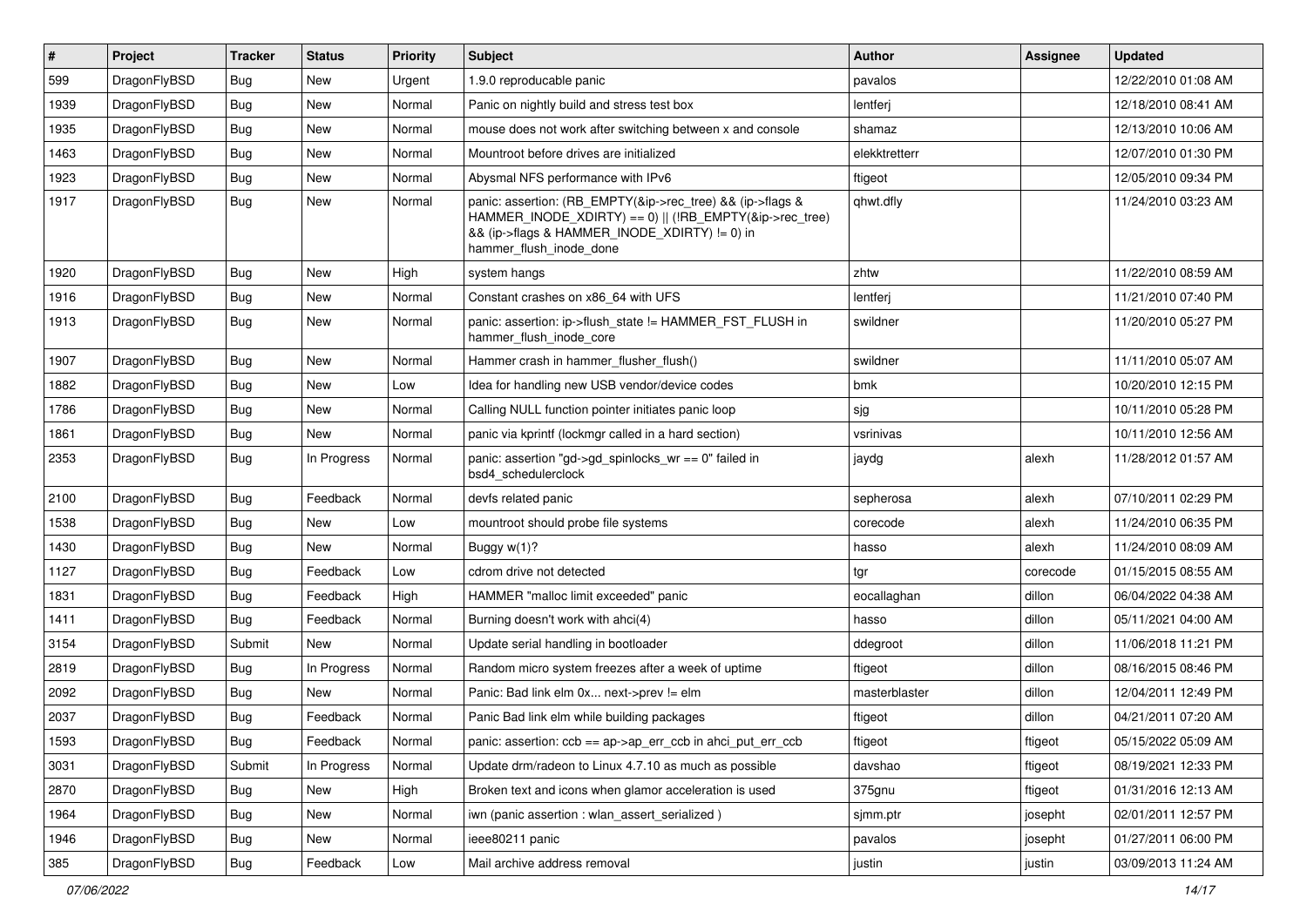| #    | Project      | <b>Tracker</b> | <b>Status</b> | <b>Priority</b> | Subject                                                                                                                                                  | <b>Author</b>    | Assignee  | <b>Updated</b>      |
|------|--------------|----------------|---------------|-----------------|----------------------------------------------------------------------------------------------------------------------------------------------------------|------------------|-----------|---------------------|
| 1969 | DragonFlyBSD | Bug            | <b>New</b>    | Normal          | pf-related network problem                                                                                                                               | pavalos          | lentferj  | 02/01/2011 06:57 PM |
| 679  | DragonFlyBSD | <b>Bug</b>     | <b>New</b>    | Low             | Netgraph backward compatibility for old *LEN constants                                                                                                   | nant             | nant      | 02/18/2014 05:45 AM |
| 2549 | DragonFlyBSD | <b>Bug</b>     | In Progress   | Normal          | netgraph7: Kernel page fault.                                                                                                                            | russiane39       | nant      | 05/10/2013 11:20 PM |
| 2822 | DragonFlyBSD | Bug            | <b>New</b>    | Normal          | USB 3.0 stick throws "reading primary partition table: error<br>accessing offset 000[] for 152" error, while the stick works on any<br>other OS I tested | revuwa           | profmakx  | 06/29/2015 05:56 AM |
| 600  | DragonFlyBSD | Bug            | <b>New</b>    | Low             | /sys/libkern/karc4random                                                                                                                                 | robin_carey5     | profmakx  | 01/19/2015 03:07 AM |
| 2746 | DragonFlyBSD | Bug            | <b>New</b>    | Normal          | some fraction of xterms started from the xmonad window manager<br>get killed with SIGALRM                                                                | isenmann         | profmakx  | 12/28/2014 02:51 AM |
| 168  | DragonFlyBSD | <b>Bug</b>     | In Progress   | Normal          | Livelocked limit engaged while trying to setup IPW wireless                                                                                              | mschacht         | sepherosa | 05/11/2021 04:05 AM |
| 2825 | DragonFlyBSD | <b>Bug</b>     | <b>New</b>    | High            | 3x dhclient = hanging system (objcache exhausted)                                                                                                        | jaccovonb        | sepherosa | 05/11/2021 03:55 AM |
| 1769 | DragonFlyBSD | Bug            | New           | Normal          | panic: assertion: _tp->tt_msg->tt_cpuid == mycpuid in<br>tcp_callout_active                                                                              | pavalos          | sjg       | 05/15/2022 11:07 AM |
| 1302 | DragonFlyBSD | <b>Bug</b>     | In Progress   | Normal          | Checkpoint regression?                                                                                                                                   | sjg              | sjg       | 07/10/2013 05:22 PM |
| 1532 | DragonFlyBSD | Bug            | <b>New</b>    | Low             | jemalloc doesn't work on DragonFly                                                                                                                       | hasso            | sjg       | 08/02/2011 01:14 AM |
| 2585 | DragonFlyBSD | <b>Bug</b>     | New           | Normal          | Dfly 3.4.3 on ESXi 5.1, HP Smart Array P410 passthrough<br>recognised, but not functioning                                                               | yggdrasil        | swildner  | 05/09/2022 08:14 AM |
| 1714 | DragonFlyBSD | Bug            | <b>New</b>    | Low             | hwpmc                                                                                                                                                    | alexh            | swildner  | 08/18/2012 02:03 PM |
| 341  | DragonFlyBSD | <b>Bug</b>     | <b>New</b>    | Normal          | Vinum erroneously repors devices as busy                                                                                                                 | corecode         | swildner  | 01/21/2012 04:50 AM |
| 2265 | DragonFlyBSD | Bug            | <b>New</b>    | Normal          | mbsrtowcs does not properly handle invalid mbstate t in ps                                                                                               | c.turner1        | swildner  | 01/10/2012 07:56 PM |
| 2252 | DragonFlyBSD | <b>Bug</b>     | <b>New</b>    | Low             | snd hda not useable if loaded via /boot/loader.conf                                                                                                      | xbit             | swildner  | 12/14/2011 12:23 AM |
| 742  | DragonFlyBSD | <b>Bug</b>     | In Progress   | Normal          | umount problems with multiple mounts                                                                                                                     | corecode         | tuxillo   | 06/25/2022 04:02 AM |
| 731  | DragonFlyBSD | Bug            | <b>New</b>    | Normal          | system freeze on "slice too large"                                                                                                                       | corecode         | tuxillo   | 06/25/2022 04:01 AM |
| 3318 | DragonFlyBSD | Bug            | In Progress   | Normal          | Segmenation fault when a process resumed with checkpt exits                                                                                              | zabolekar        | tuxillo   | 06/18/2022 08:24 AM |
| 1921 | DragonFlyBSD | Bug            | In Progress   | Normal          | we miss mlockall                                                                                                                                         | alexh            | tuxillo   | 06/18/2022 04:08 AM |
| 3160 | DragonFlyBSD | Submit         | In Progress   | Normal          | State the implementation difference in pkill/pgrep manual                                                                                                | sevan            | tuxillo   | 06/03/2022 05:15 PM |
| 3028 | DragonFlyBSD | <b>Bug</b>     | In Progress   | Normal          | installer: confusion of set/get disk encryption passphrase dialogs                                                                                       | liweitianux      | tuxillo   | 06/03/2022 05:13 PM |
| 1876 | DragonFlyBSD | Bug            | <b>New</b>    | Normal          | devfs in jail + logging out from console(ttyv1+) -> panic                                                                                                | qhwt.dfly        | tuxillo   | 05/31/2022 03:24 PM |
| 3314 | DragonFlyBSD | Bug            | New           | Normal          | Bring virtio console(4) from FreeBSD                                                                                                                     | tuxillo          | tuxillo   | 05/29/2022 08:24 AM |
| 1700 | DragonFlyBSD | Submit         | In Progress   | Normal          | skip boot2 menu on <enter></enter>                                                                                                                       | Johannes.Hofmann | tuxillo   | 05/15/2022 08:35 AM |
| 1397 | DragonFlyBSD | <b>Bug</b>     | Feedback      | Normal          | jobs -I output inconsistency when called from script                                                                                                     | Anonymous        | tuxillo   | 05/15/2022 05:07 AM |
| 1819 | DragonFlyBSD | <b>Bug</b>     | In Progress   | Low             | truss - Major revamping task list                                                                                                                        | tuxillo          | tuxillo   | 11/27/2021 08:45 AM |
| 3295 | DragonFlyBSD | <b>Bug</b>     | In Progress   | Normal          | Adapt devel/libvirt for nvmm                                                                                                                             | tuxillo          | tuxillo   | 11/03/2021 04:56 PM |
| 3145 | DragonFlyBSD | Submit         | In Progress   | Normal          | Update libelf to FreeBSD 12 current and build as base library usable<br>by ports                                                                         | davshao          | tuxillo   | 08/20/2021 03:58 PM |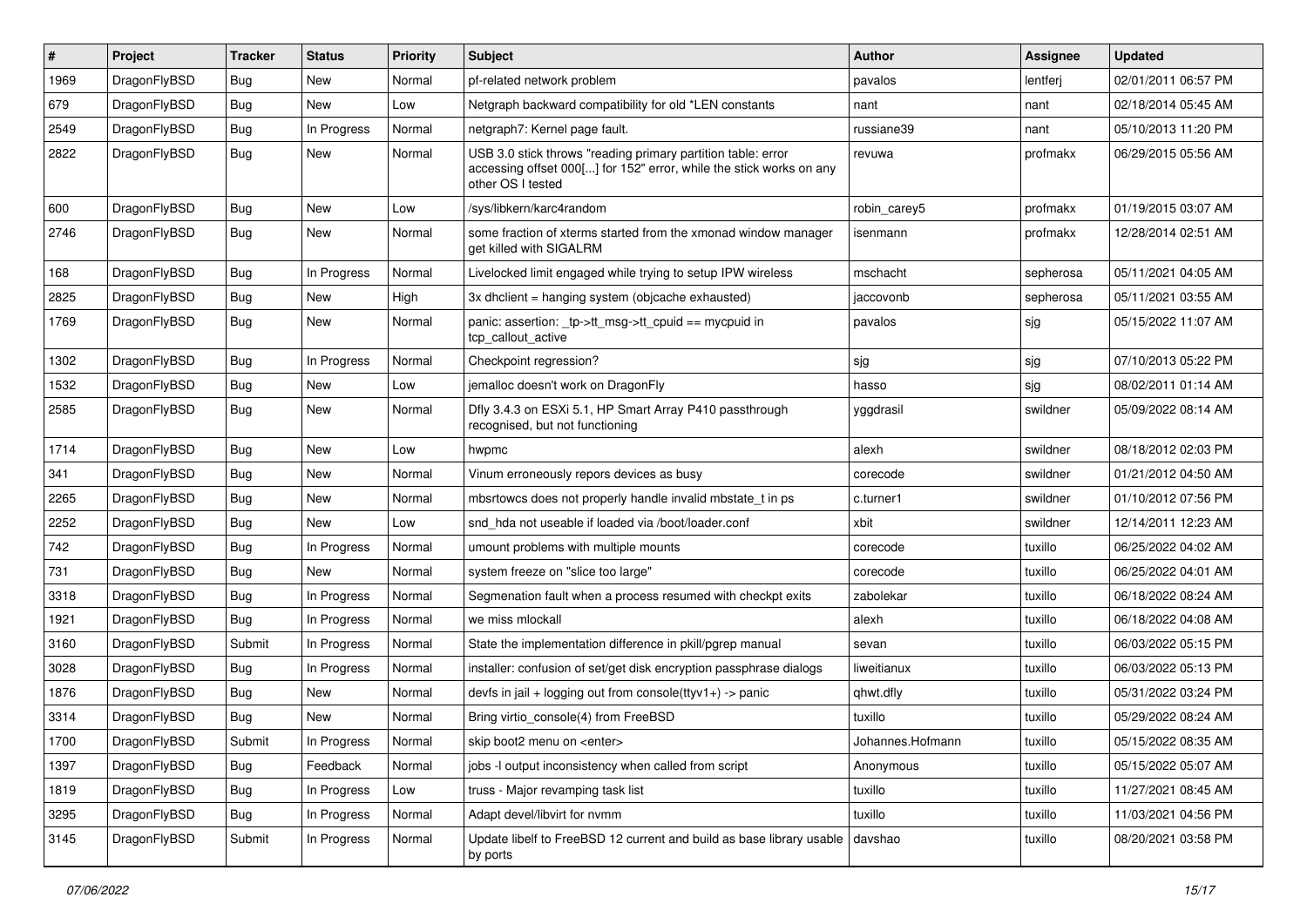| $\vert$ # | Project      | <b>Tracker</b> | <b>Status</b> | <b>Priority</b> | Subject                                                                                      | <b>Author</b>  | <b>Assignee</b> | <b>Updated</b>      |
|-----------|--------------|----------------|---------------|-----------------|----------------------------------------------------------------------------------------------|----------------|-----------------|---------------------|
| 2721      | DragonFlyBSD | Submit         | Feedback      | Low             | Some few zalloc calls to objcache ones replacements                                          | dclink         | tuxillo         | 05/11/2021 04:08 AM |
| 2717      | DragonFlyBSD | Submit         | Feedback      | Normal          | Out of range numeric handling                                                                | dclink         | tuxillo         | 05/11/2021 04:08 AM |
| 1428      | DragonFlyBSD | <b>Bug</b>     | Feedback      | Low             | POSIX.1e implementation is too old                                                           | hasso          | tuxillo         | 05/11/2021 04:00 AM |
| 1293      | DragonFlyBSD | <b>Bug</b>     | <b>New</b>    | Normal          | 2.2.1-REL Installer Request                                                                  | mk             | tuxillo         | 05/11/2021 04:00 AM |
| 998       | DragonFlyBSD | <b>Bug</b>     | In Progress   | Normal          | Unconfiguring a vn while it is mounted                                                       | rumcic         | tuxillo         | 05/11/2021 04:00 AM |
| 1587      | DragonFlyBSD | <b>Bug</b>     | Feedback      | Normal          | can't gdb across fork                                                                        | corecode       | tuxillo         | 05/11/2021 03:54 AM |
| 1584      | DragonFlyBSD | <b>Bug</b>     | In Progress   | Normal          | can't use ssh from jail: debug1: read_passphrase: can't open<br>/dev/tty: Device busy        | corecode       | tuxillo         | 05/11/2021 03:53 AM |
| 1583      | DragonFlyBSD | Bug            | In Progress   | Normal          | panic: assertion: cursor->trans->sync_lock_refs > 0 in<br>hammer_recover_cursor              | corecode       | tuxillo         | 05/11/2021 03:53 AM |
| 1556      | DragonFlyBSD | <b>Bug</b>     | New           | Normal          | many processes stuck in "hmrrcm", system unusable                                            | corecode       | tuxillo         | 05/11/2021 03:52 AM |
| 1547      | DragonFlyBSD | <b>Bug</b>     | In Progress   | Normal          | disklabel64 automatic sizing                                                                 | corecode       | tuxillo         | 05/11/2021 03:52 AM |
| 1528      | DragonFlyBSD | <b>Bug</b>     | In Progress   | Normal          | ktrace does not show proper return values for pipe(2)                                        | corecode       | tuxillo         | 05/11/2021 03:52 AM |
| 1475      | DragonFlyBSD | <b>Bug</b>     | In Progress   | Normal          | kernel blocks with low memory and syscons setting a high res mode<br>/ scrollback            | corecode       | tuxillo         | 05/11/2021 03:52 AM |
| 1474      | DragonFlyBSD | <b>Bug</b>     | <b>New</b>    | Normal          | ithread 1 unexpectedly rescheduled                                                           | corecode       | tuxillo         | 05/11/2021 03:52 AM |
| 1469      | DragonFlyBSD | <b>Bug</b>     | In Progress   | Normal          | Hammer history security concern                                                              | corecode       | tuxillo         | 05/11/2021 03:52 AM |
| 1442      | DragonFlyBSD | <b>Bug</b>     | <b>New</b>    | Normal          | blocking SIGSEGV and triggering a segment violation produces an<br>all CPU consuming process | corecode       | tuxillo         | 05/11/2021 03:52 AM |
| 1440      | DragonFlyBSD | <b>Bug</b>     | <b>New</b>    | Normal          | ptrace/gdb doesn't work after process blocks SIGTRAP                                         | corecode       | tuxillo         | 05/11/2021 03:52 AM |
| 1287      | DragonFlyBSD | <b>Bug</b>     | Feedback      | Normal          | altq configuration doesn't work                                                              | corecode       | tuxillo         | 05/11/2021 03:51 AM |
| 1198      | DragonFlyBSD | Bug            | <b>New</b>    | High            | DDB loops panic in db read bytes                                                             | corecode       | tuxillo         | 05/11/2021 03:51 AM |
| 1030      | DragonFlyBSD | <b>Bug</b>     | In Progress   | Normal          | msdosfs umount panic                                                                         | corecode       | tuxillo         | 05/11/2021 03:51 AM |
| 911       | DragonFlyBSD | <b>Bug</b>     | Feedback      | Normal          | kldload/kernel linker can exceed malloc reserve and panic system                             | corecode       | tuxillo         | 05/11/2021 03:51 AM |
| 901       | DragonFlyBSD | <b>Bug</b>     | Feedback      | Normal          | route show needs to get data from all cpus                                                   | corecode       | tuxillo         | 05/11/2021 03:50 AM |
| 847       | DragonFlyBSD | <b>Bug</b>     | Feedback      | Normal          | processes getting stuck on mount point                                                       | corecode       | tuxillo         | 05/11/2021 03:50 AM |
| 781       | DragonFlyBSD | <b>Bug</b>     | In Progress   | Normal          | fdisk uses wrong geometry on usb flash drives                                                | corecode       | tuxillo         | 05/11/2021 03:50 AM |
| 2438      | DragonFlyBSD | Submit         | Feedback      | Normal          | TRIM fixes                                                                                   | Anonymous      | tuxillo         | 05/11/2021 03:45 AM |
| 2358      | DragonFlyBSD | <b>Bug</b>     | In Progress   | Normal          | DFBSD v3.0.2.32.g928ca - panic: hammer: insufficient undo FIFO<br>space!                     | tuxillo        | tuxillo         | 05/10/2021 02:50 AM |
| 3205      | DragonFlyBSD | <b>Bug</b>     | Feedback      | High            | Go compiler net test failing                                                                 | t_dfbsd        | tuxillo         | 05/10/2021 02:45 AM |
| 1390      | DragonFlyBSD | <b>Bug</b>     | In Progress   | Normal          | Use id_t type for {get,set}priority()                                                        | Anonymous      | tuxillo         | 07/05/2019 02:18 AM |
| 2416      | DragonFlyBSD | <b>Bug</b>     | New           | Normal          | ".' entry can be removed on mounted nfs filesystem                                           | ftigeot        | tuxillo         | 06/03/2014 04:40 AM |
| 1579      | DragonFlyBSD | Bug            | Feedback      | Normal          | dfly 2.4.1 does not like HP DL360G4p and Smart Array 6400 with<br>MSA20                      | tomaz.borstnar | tuxillo         | 06/02/2014 02:44 PM |